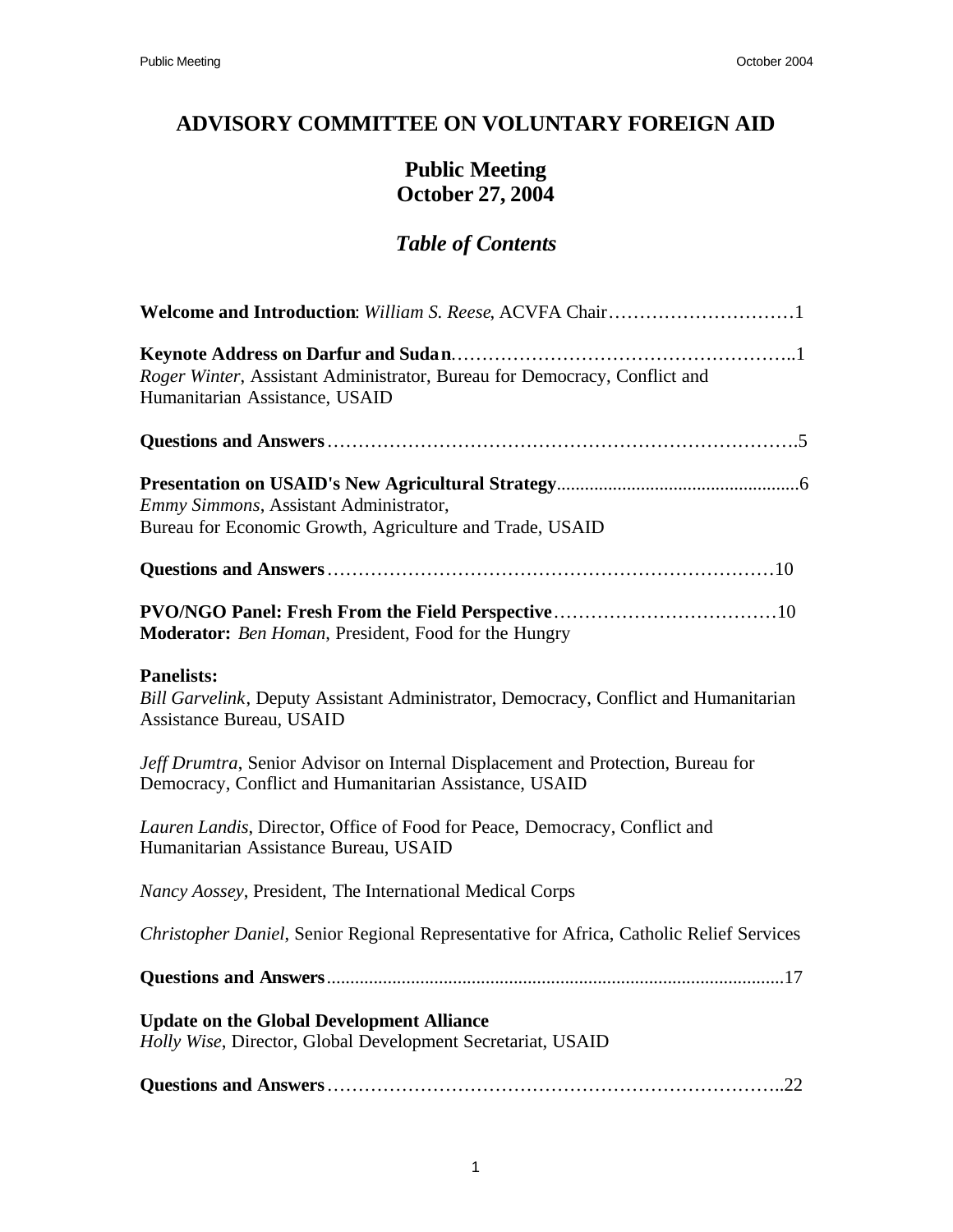**Update on the Millennium Challenge Account**………………………………………23 **Introduction:** *Barbara Turner*, Deputy Assistant Administrator for the Bureau for Policy and Program Coordination, USAID

*Charles Sethness*, Vice President for Monitoring and Evaluation, Millennium Challenge Corporation

*Clay Lowery*, Vice President for Market and Sectoral Assessment, Millennium Challenge Corporation

|--|--|--|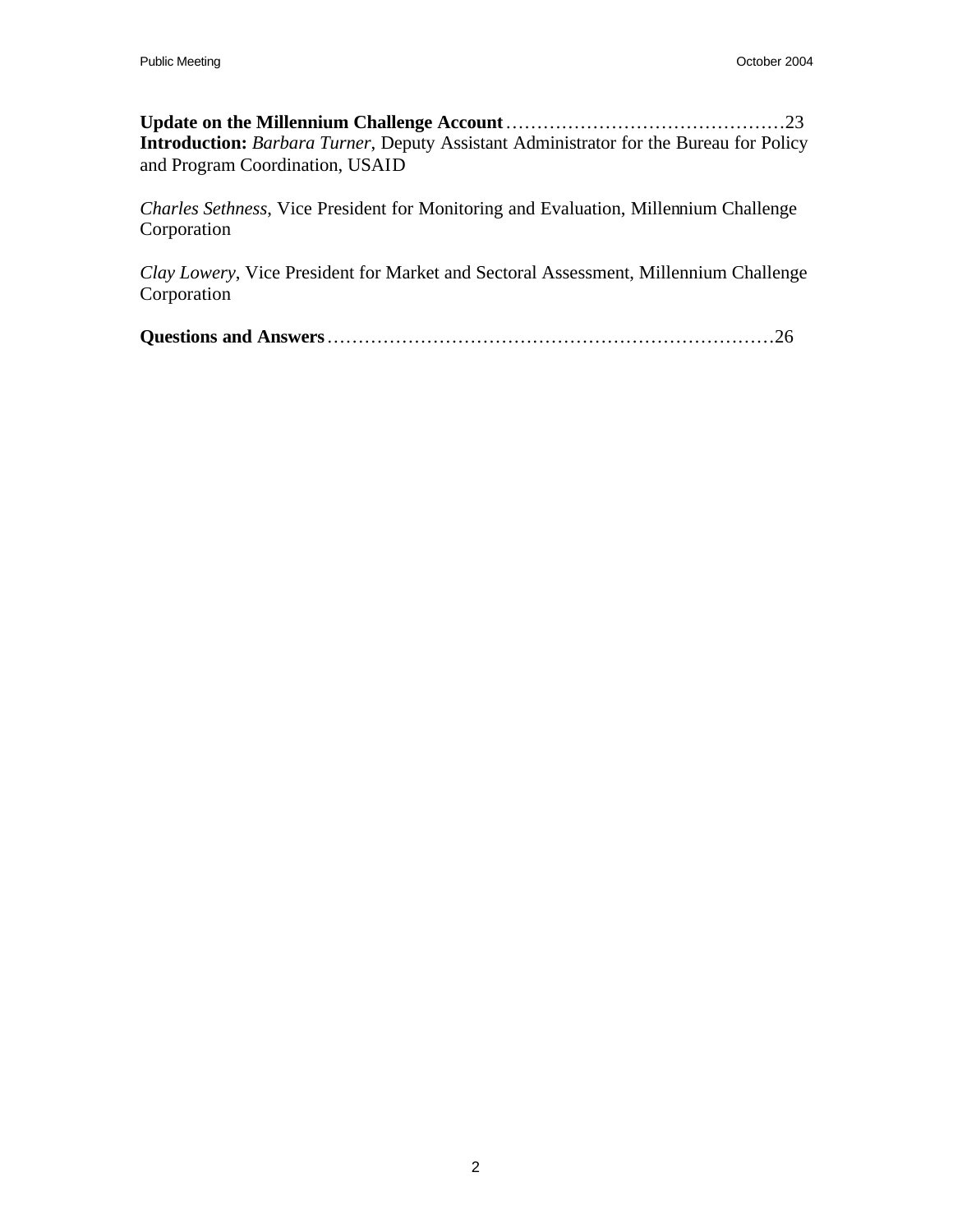# **ADVISORY COMMITTEE ON VOLUNTARY FOREIGN AID October 27, 2004**

#### **OPENING REMARKS: William S. Reese**, *ACVFA Chair*

William S. Reese, ACVFA Chair, welcomed the ACVFA members, the US Agency for International Development (USAID) staff, and the meeting participants. Mr. Reese remarked that this is the third ACVFA Public Meeting of 2004. The agenda includes discussions of crisis management and reconstruction, the Global Development Alliance, and the Millennium Challenge Corporation. These issues have been on the agenda over the last four years since Andrew Natsios was sworn in as Administrator of USAID. The ACVFA engages USAID in a discussion of issues that are relevant and timely to the Agency.

Mr. Reese remarked that foreign policy and foreign affairs have been on the agenda recently in a way that they haven't been in a generation. The issues of building democracy, investing in education and health, growing economies, and promoting longterm sustainable development have not been the focus of the current debate, but they are there in the background. Mr. Reese expressed his hope that these issues will remain part of the larger discussion in the coming years.

#### **KEYNOTE ADDRESS**

#### **Roger Winter,** *Assistant Administrator,*

*Bureau for Democracy, Conflict, and Humanitarian Assistance, USAID*

Mr. Winter remarked that the Department of State (DOS) has recognized the importance of fragile states and has recently restructured around this issue. Within USAID there will be a reorganization that relates to a counterpart capacity, a scaling-up of operational humanitarian stabilization and reconstruction capacity in the field. He said that the idea of fragile states implies the need to do things differently.

Mr. Winter outlined some of the important considerations for USAID about fragile states:

- 1. Protection of civilians. There has been a lot of effort invested in the development of doctrines and strategies on how USAID can better protect civilians in unstable environments. This led to the creation of the Humanitarian Protection Unit within the Office of Transition Initiatives (OTI). This unit was active in Iraq, and is now working in Darfur and the border areas of Chad. Mr. Winter welcomed thoughts about civilian protection from the private and non-profit communities.
- 2. Conflict and failed governance. The Bureau for Democracy, Conflict and Humanitarian Assistance was created out of a melding of governance and conflict management capacity with the humanitarian programs. The intent was to have a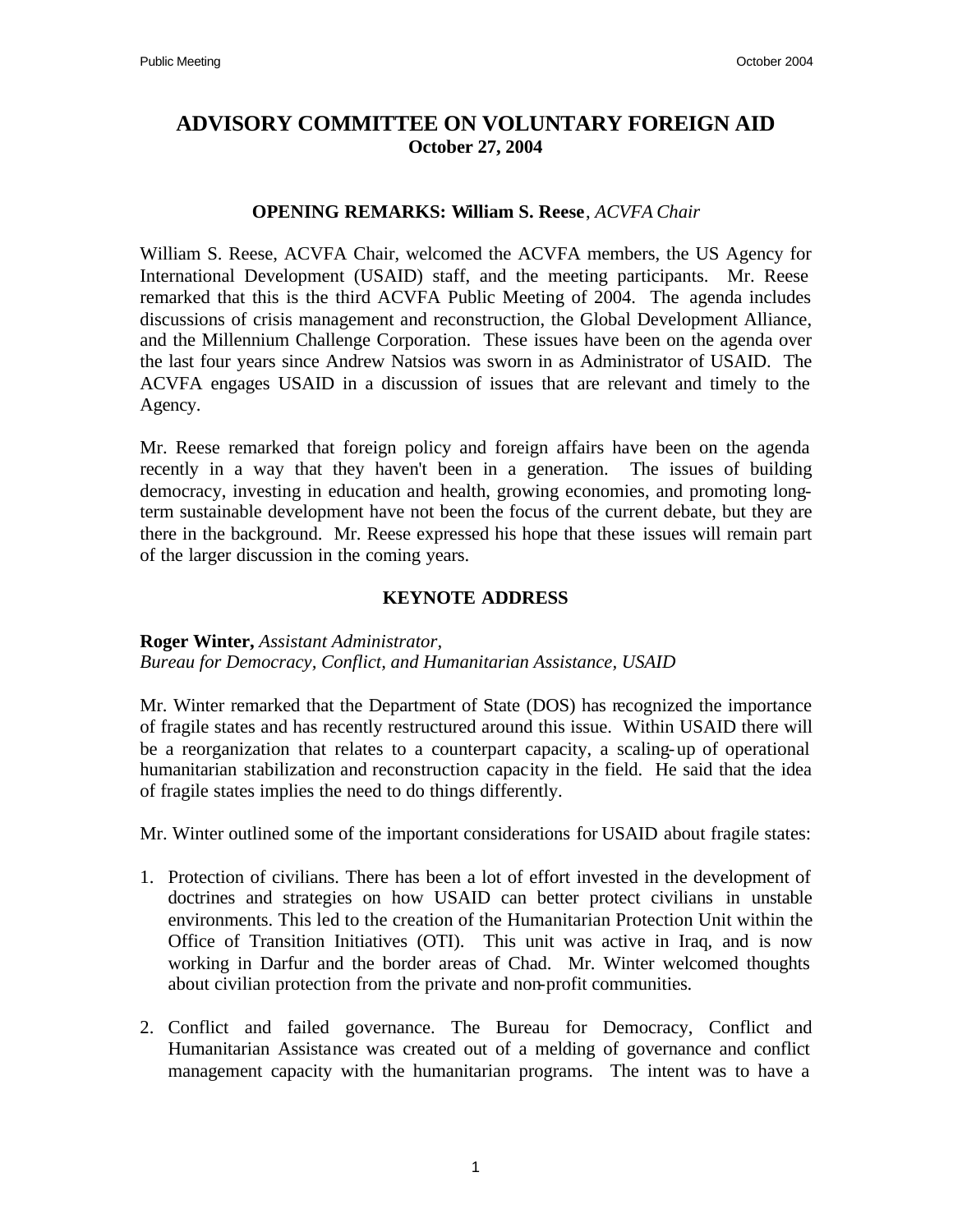solution-oriented approach to humanitarian assistance. It will be USAID's point in dealing with many fragile state issues.

3. Internally displaced people (IDPs). Fragile states often have high rates of IDPs. Worldwide the number of refugees has been going down, but the number of IDPs has been increasing. Recently, USAID unveiled a policy on its responsibilities for dealing with IDPs. Mr. Winter said that to the best of his knowledge, the US is the only government in the world that has a written policy about its obligations towards IDPs.

Turning to the issue of Sudan, Mr. Winter provided an overview of the history of the current situation. He said that the situation in Darfur is the most difficult humanitarian situation in the world today.

Sudan became independent on January 1, 1956, the first African colony to gain independence. For thirty-seven of the years since that time Sudan has been involved in civil war. The civil war has generally, but not always, been between the North and the South. Sudan is on the line that generally separates the North African, Middle-East culture from the Sub-Saharan African cultures. The years of conflict have had dramatic results, creating some of the most destroyed places on the Earth. These areas include the South, the Nuba Mountains, Southern Blue Nile on the Ethiopian border, and Abyei. Even though some of these areas are in the North, they are culturally linked to the populations in the South, and therefore have sustained tremendous loss and damage. Until recently there has been hardly an intact building in these areas. He said that there are no paved roads anywhere in the South, except in Juba.

Mr. Winter remarked that in 1988 and 1989 the Sudan People's Liberation Movement (SPLM), the representative of the South, and the then Government of Sudan (GOS) were moving towards a peace agreement. The elected government wanted peace. That movement towards peace allowed the creation of a rather magnificent innovation called Operation Lifeline Sudan (OLS). Even though the peace had not been finalized, the government, the SPLM, and the United Nations (UN) agreed that all civilians in Sudan who needed humanitarian assistance should receive it. The OLS catered to the humanitarian needs in the South. Humanitarian issues loomed large enough politically that even without a formal peace deal the two parties decided to act more responsibly towards civilians. Mr. Winter said that it was a unique construct. The basic peace agreement, which would have resolved the issues of the relationship between religion and state, was scheduled to go into effect in early July. On June 30, 1989 there was a coup, the purpose of which was to abort the peace process. The coup was successful and the current government of Sudan came to power.

Mr. Winter related a story from that time period. Sudan, the largest country in Africa, borders on nine other states. There was a large number of refugees from Eritrea and Ethiopia that were in the Northeast of Sudan. In addition, there were 300,000 to 400,000 refugees from Southern Sudan in refugee camps in Western Ethiopia. The UN High Commissioner for Refugees visited with the President of Sudan in 1990. The President indicated that the GOS was very concerned that the international community was not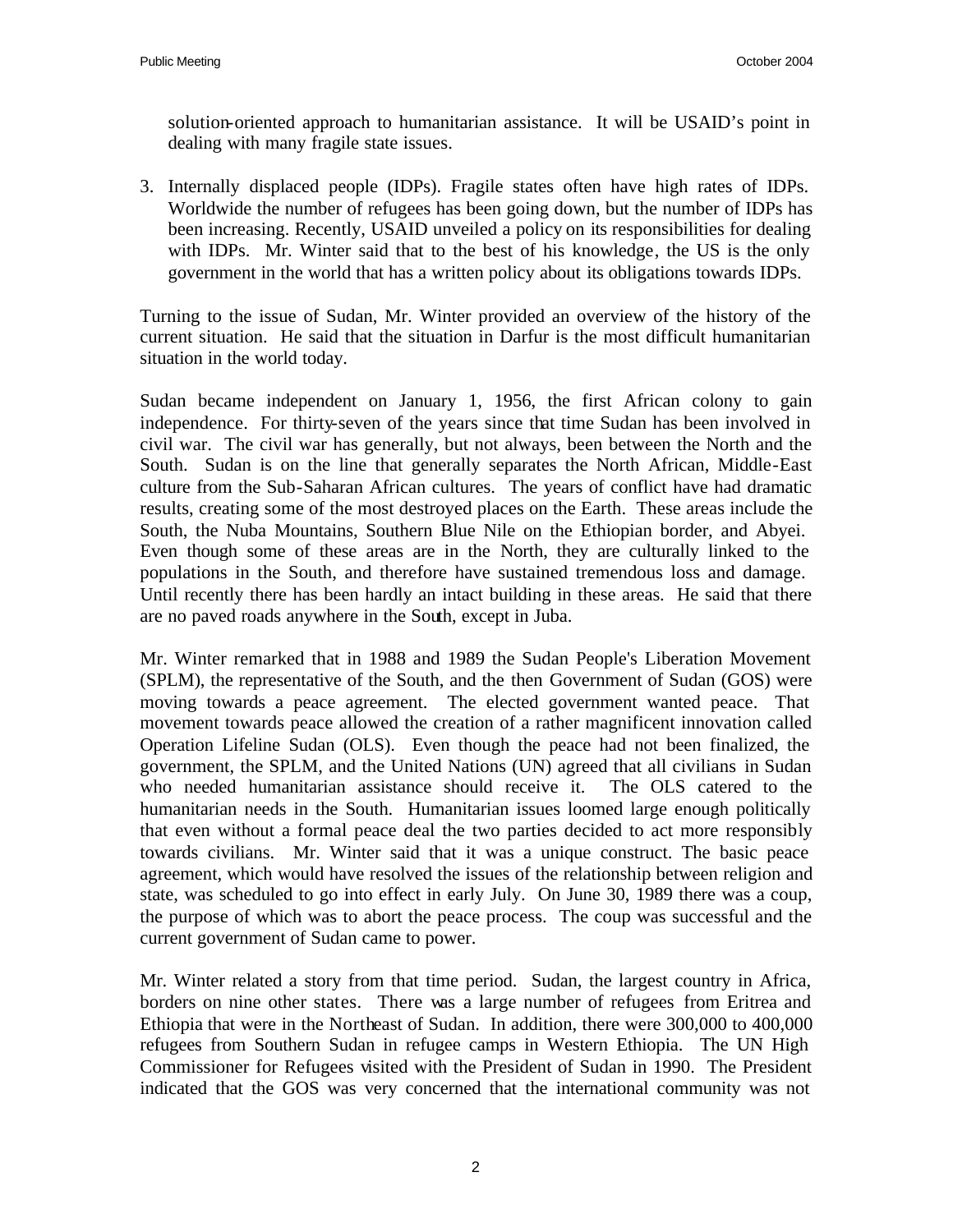providing adequate resources for the hundreds of thousands of Ethiopian and Eritrean refugees in Sudan. The High Commissioner agreed that the world needed to do more for that population, but he also reminded the President that there were hundreds of thousands of his people in Ethiopia in need of assistance. The President replied, "They are not my people." Mr. Winter noted that one might conclude that all of the marginalized people of Sudan are "not his people." The GOS does not take responsibility for the bulk of the people in Sudan right now.

Mr. Winter commented that in the twelve years after the coup, the GOS established a number of clear patterns as it aborted the peace and resumed the war:

- ß Dividing populations in order to rule
- Mobilizing ethnically based militias
- Racism approach towards ethnicity
- **Manipulation or denial of humanitarian assistance through OLS**
- $\blacksquare$  Targeting of civilians and civilian institutions
- Uprooting, dispersing, and destroying "enemy" civilians
- Making, but not keeping, commitments to the international community

Mr. Winter said that everything that is now happening in Darfur has happened before in other parts of the country. He also pointed out that the GOS has proved itself to be a threat to regional stability. Almost all of the governments of the region at one time or another have had difficulties with Sudan. He said that the Lord's Resistance Army (LRA) was supplied by the GOS in order to punish the Government of Uganda for being sympathetic to the SPLM. The GOS was also involved in the assassination attempt on President Mubarek of Egypt, and became a nurturing place for Osama bin Laden for a period of five or six years.

Mr. Winter remarked that the "southern" war in Sudan produced 2.5 million civilian deaths, 4.5 million IDPs, half a million refugees outside the country, and several million exiles that did not have refugee status. There was a massive depletion of the civilian population in the war-affected areas.

Beginning in 1994, there was a resurgence of the southern military initiative. They had been driven to the border of Uganda, but then started to move back. At that time the Clinton Administration and the US Congress were very much involved. What was particularly important to Mr. Winter was that over this extended period of time there developed a bipartisan, well-informed constituency in the US that was able to exert pressure on the US government to get involved. Also, Sudan was added to the state sponsors of terrorism list and was subject to sanctions.

When the GOS wanted to manipulate humanitarian access, it leaned on the UN because the UN needs to be responsive to member states. The GOS was able to deny the OLS access to particular locations and manipulate the availability of assistance. In 1996, the US Congress promoted the provision of humanitarian assistance through non-OLS agencies to help make-up for this manipulation and to encourage the delivery of assistance in other areas of Sudan that were outside the control of the government.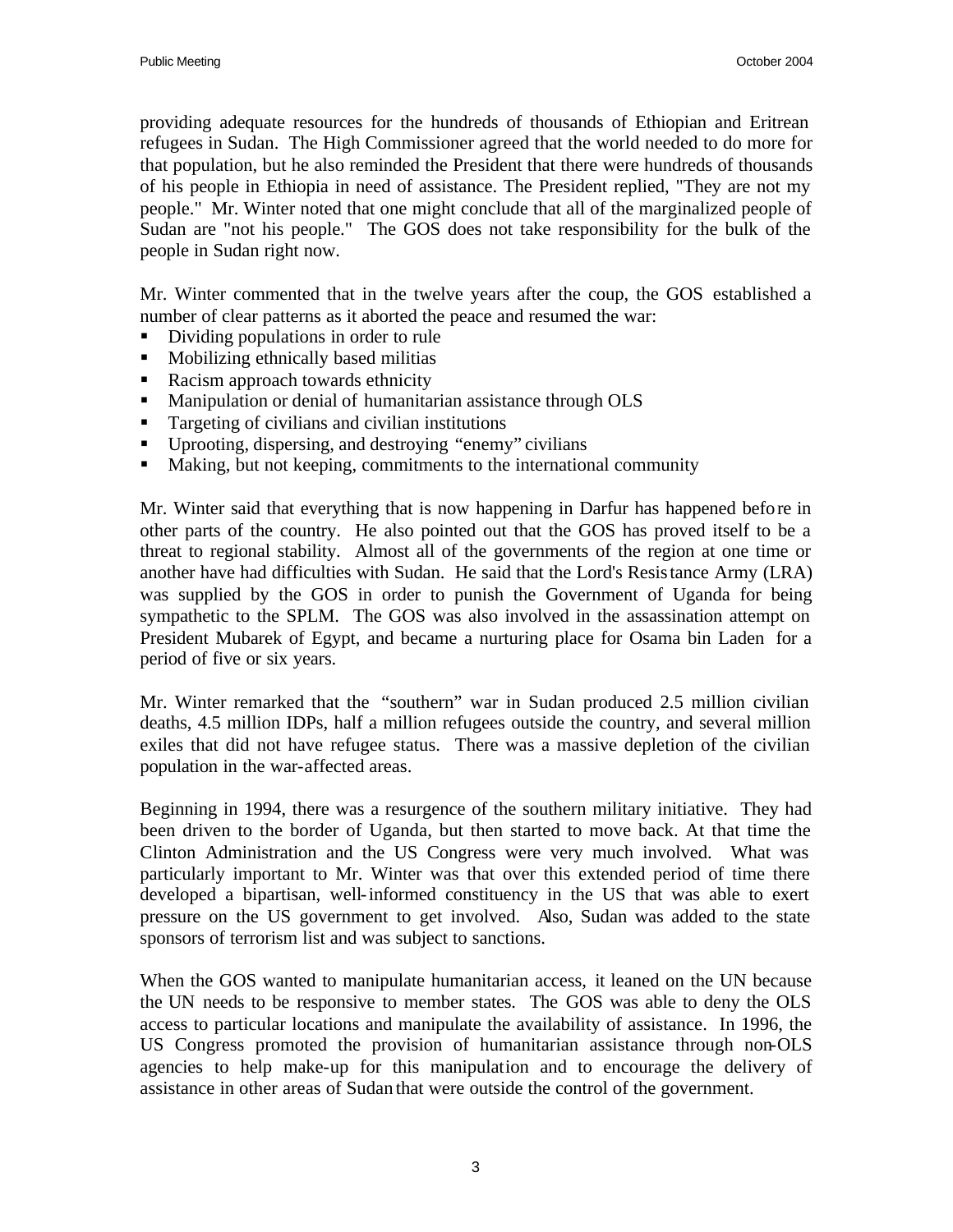In 2001, Mr. Natsios asked Mr. Winter to brief him on the Sudan situation. It was very clear to him that the Administration had already discussed bringing peace to Sudan. The GOS was being hurt by sanctions, and it was only the US that could help mobilize the international community to engage in a peace process with teeth.

Mr. Winter remarked that the US had three objectives in the Sudan peace initiative:

- 1. Ensure cooperation on counter-terrorism issues
- 2. End the war
- 3. Provide humanitarian assistance to all needy populations

It was determined that the US would hold out the potential of normalization of relations if these objectives could be achieved. USAID decided to use humanitarian assistance as an entry point into the political process. In late May 2001, the US announced the depoliticalization of humanitarian assistance in Sudan. Up to that point, humanitarian assistance was only available in the South and for displaced Southerners in the North. There was no assistance for Northerners affected by drought or other issues.

In July 2001, USAID made its first visit to Khartoum in this environment. They proposed that the GOS and the SPLM agree to a military stand-down for 24 hours, so that USAID could send a plane with food from the government-controlled part of Sudan to the rebel-controlled portions of the Nuba Mountains. It was a successful flight and USAID immediately proceeded to arrange further flights.

In addition, the Administrator directed the implementation of a program to prepare the South for peace. It involved the establishment of agricultural development and educational initiatives throughout the war-affected areas. While USAID was preparing for food deliveries, Senator Danforth was appointed as the President's Special Envoy to Sudan. This was a few days before September 11, 2001.

Mr. Winter related a story about September  $11<sup>th</sup>$ . After the attacks on the World Trade Center and the Pentagon, all the office buildings in Washington, DC were evacuated, leading to massive traffic tie-ups. Mr. Winter had a negotiation meeting scheduled with the Embassy of Sudan at 11:00 a.m. He conducted the negotiations by telephone and FAX throughout the day. Ultimately these discussions became part of the "Danforth Initiative." The peace process led by Senator Danforth was a partnership between USAID and the Department of State. It included humanitarian and political tests that resulted in a peace process led by IGAD and Kenya with strong support from the United States, the United Kingdom, Norway, and later Italy and the Netherlands. Working together they arrived at the Machakos Agreement. Mr. Winter remarked that the peace process is not fully in place yet, but the Department of State estimates that it will be done by the end of this year.

In the midst of this peace process, a new war began in Western Sudan. Mr. Winter suggested that the situation today did not need to develop. In his view the rebel groups, the Sudan Liberation Army and the Justice and Equality Movement, were not talking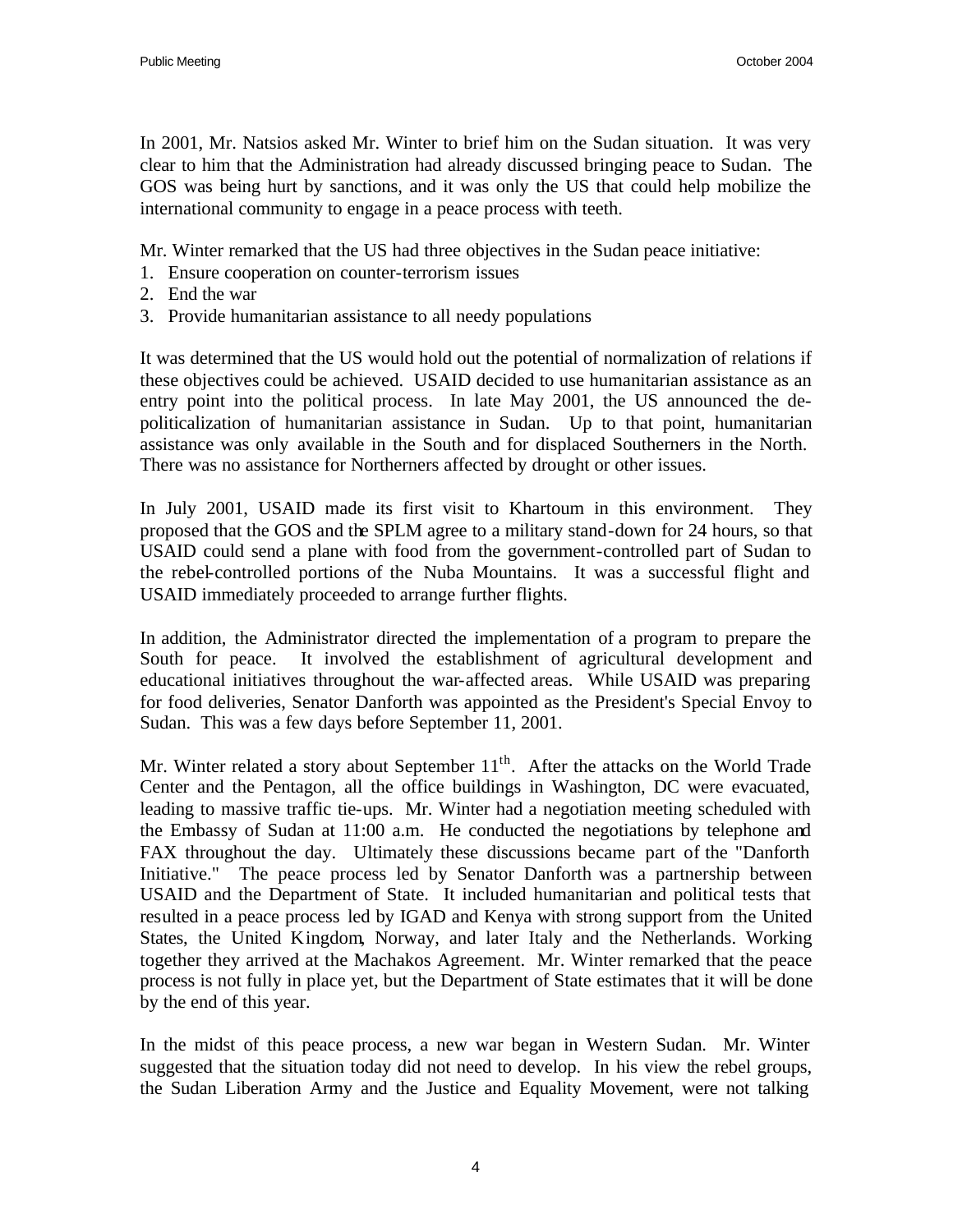about secession - they wanted resources and development. When the GOS did not succeed against the rebels militarily, it mobilized a group called the Jingaweit.

Mr. Winter said that the Jingaweit have parallels in the war with the South. The Jingaweit engaged in a process of ethnic cleansing, a process that was visible from the air and had permanent displacement as its goal. USAID responded with a large humanitarian program, involving more than \$300 million. The GOS ended up in a quagmire that is now undermining the peace process in Navaisha.

Mr. Winter believes that the GOS made a conscious decision to attack the civilian population from which the armed rebel groups sprang. "The Jingaweit is an instrument of the GOS," he said. They may have thought that the US and the world would not care because this was not the population of the South; this was a Muslim population. However, they were wrong. A strong constituency of the US Congress, nongovernmental organizations (NGOs), and individuals advocated for a high level of US involvement in Darfur.

Mr. Winter closed by relating a story told by former US Senator Sam Nunn about the war in the Balkans. The story illustrated the responsibility of governments towards their populations. It involved a reporter who transported a man and a wounded girl to the hospital. The reporter had assumed that the girl, who died in the arms of the man, was his daughter, but she was not. When asked, the man replied, "Aren't they all our children?" Mr. Winter said that this is the lesson that the GOS has not learned. The people who are dying in Darfur are the children for whom that government is responsible.

# **QUESTIONS AND ANSWERS**

**Mary McClymont**, ACVFA Member, asked how the international community could ensure that international forces would be increased in numbers and given a broad mandate for protection of civilians.

**Mr. Winter** replied that the enhanced group of African Union (AU) forces should be on the ground by the end of November. There is no guarantee, however, that this will actually happen. There will be a meeting of the United Nations Security Council in November that will put pressure on all parties to collaborate in a broader program of protection and security. They are also hoping to stimulate progress on the Navaisha peace process, which may contain the seeds of an ultimate solution for the country as a whole.

Mr. Winter remarked that the hope is that the peace process in Navaisha can go along side by side with the dialogue about security in Darfur. He said that the US is key to the process, but there is not yet buy-in from everybody. Some countries, including those who have major oil investments in Sudan, are concerned about interfering in the internal affairs of a sovereign state.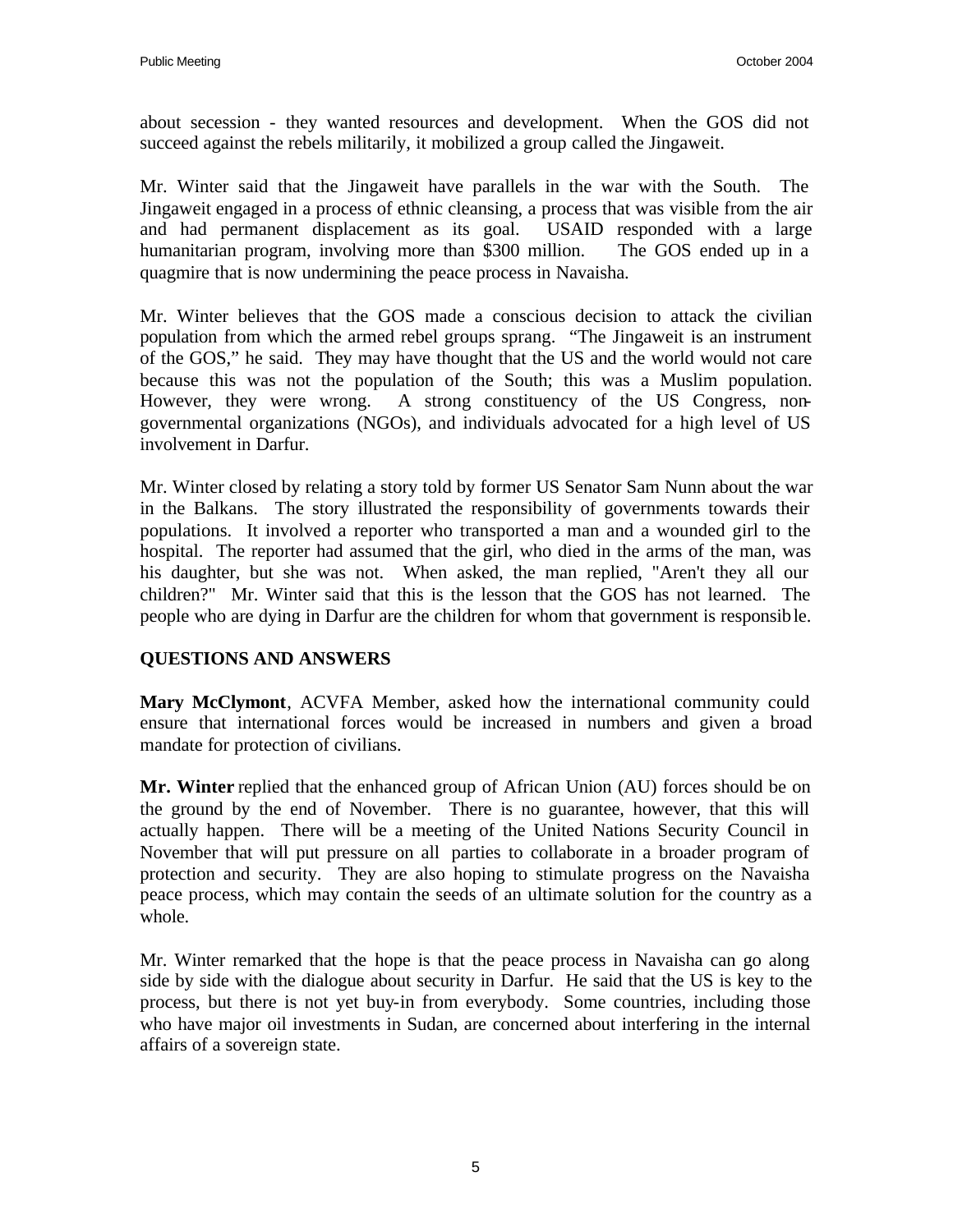**Ted Weihe**, ACVFA Member, asked about the "peace dividend" for Southern Sudan, given the level of resources currently needed in Darfur.

**Mr. Winter** replied that USAID wants to keep the Southern program on track, with the resources allocated for that purpose. He said that the process is complicated in that Darfur has dramatically overshadowed attention to the South. The fact that there are three times as many IDPs in the South as in Darfur has been lost.

The peace process has largely been on hold. There are few resources going into the South, other than from the humanitarian community. Mr. Winter said that there is a possibility of the "Somali-ization" of Sudan if there is not a peace agreement soon. He reiterated that it is the intention of USAID to proceed with the program as budgeted for 2005.

# **THE NEW USAID AGRICULTURAL STRATEGY**

#### **Emmy Simmons**, *Assistant Administrator, Bureau for Economic Growth, Agriculture and Trade*

Ms. Simmons opened her remarks by noting that it was not a big jump from the discussion of conflict and fragile states to agriculture. As Mr. Winter stated, the impetus for the emergence of the rebel movements in Western Sudan was access to resources and development in the rural areas. Ms. Simmons remarked that the same story is being played out across Africa. Many African countries have large populations that rely on the agricultural sector for jobs, income, and food. The productivity of that sector is much too low to meet their expectations. USAID's new strategy is aimed at increasing productivity to a level that people can thrive, not just survive.

In the FY2000 Title XII legislation the definition of agriculture was significantly broadened. The new definition includes the science and practice of activities related to the production, processing, marketing, distribution, utilization, and trade of food, feed and fiber. It goes beyond food and beyond production. That key concept underpins the new strategy.

Ms. Simmons said that for many years, the development community has talked about the subsistence farmer as the woman farmer producing staple crops for survival. With this new strategy, USAID maintains that marginally improving the lives of subsistence farmers is not enough. Agriculture should be a key part of a vibrant, modern economy. The new strategy is aimed at making that transition - increasing the engagement of farmers in local and regional markets, and responding to the needs of growing urban populations.

By 2012, more than half of the population in the developing world will be living in cities. In Latin America, already more than 70% of the population lives in urban areas. These urban dwellers provide a demand for food, as well as income opportunities for efficient agricultural producers. Ms. Simmons remarked that one of the most significant recent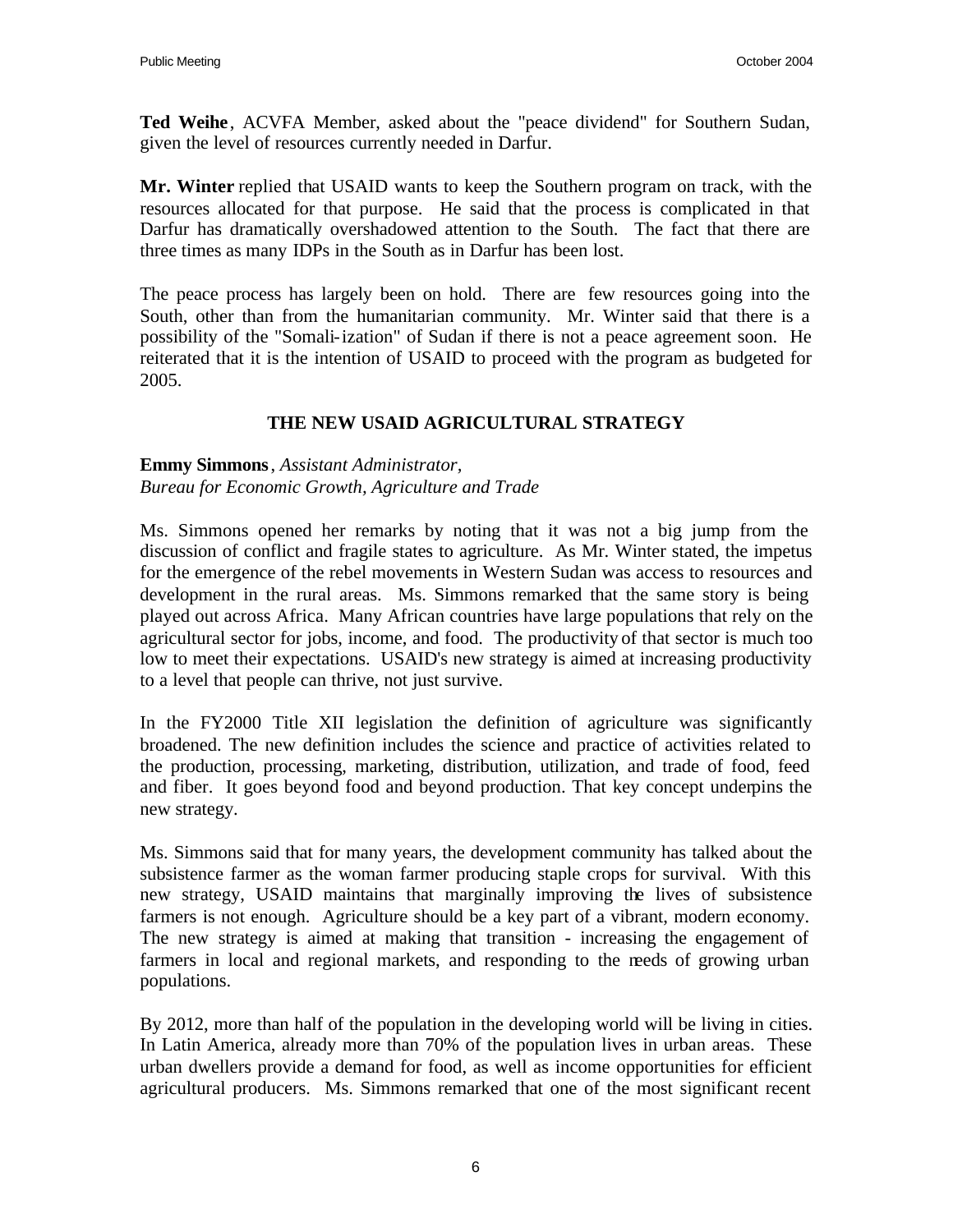revolutions in the food sector has been the growth of supermarkets. Four large multinational supermarket companies are beginning to build market shares in developing countries. Already, more than half of the food in many countries in Latin America is marketed through supermarkets.

According to Ms. Simmons, the new agricultural strategy has four themes:

- 1. Expanding global, regional, and local trade opportunities
- 2. Improving the sustainability of agriculture
- 3. Mobilizing science and technology, and fostering the capacity for innovation
- 4. Broadening agricultural training, outreach, and adaptive research

Due to the diversity of agricultural systems and market opportunities, specific adaptations will be made for each country. Ms. Simmons said that the reason for focusing on markets as the energy behind the strategy is that there are so many new market opportunities for developing countries today. The establishment of the World Trade Organization (WTO), as well as the increasing engagement of developing countries in the WTO, has opened up new trade opportunities. The current agricultural negotiations provide a vision of new market access. This is being played out in regional trade groups that are emerging in Africa and Southeast Asia.

There are also new bilateral trade agreements that are strengthening the opportunities for agricultural trade between the US and Latin America, Morocco, and Southern Africa. These are complemented by the Africa Growth and Opportunities Act (AGOA), within which agriculture has become a focal point. The US Department of Agriculture has placed people in Africa to do pest risk assessments and to help improve the quality of agricultural exports, thereby enlarging the possibilities of exports to the US as part of the AGOA agreement. The European Union (EU) has offered new agreements to the least developed countries, opening up new possibilities of increased trade with Europe. Ms. Simmons said that there are many opportunities for local, regional, urban, and international markets.

Ms. Simmons discussed four areas of focus within the "expanding markets" theme:

- 1. *Sound policy*. Many governments have not developed an appropriate role for the state in the food and feed markets. They intervene in markets, distorting them, and making it difficult for the private sector to play a role in managing and investing in markets.
- 2. *Rural finance*. USAID has done a bt of work in microfinance, but this is only a partial solution to agricultural finance. USAID is looking at new models, methods, and partners in rural finance.
- 3. *Producer Organizations*. Small farmers need to be organized in order to participate effectively in markets. Organization reduces transaction costs, increases access to information, and helps farmers meet quality standards.
- 4. *Access to production, storage, and processing technologies*. Access to new technologies is critical.

Ms. Simmons remarked that within USAID the agriculture and environmental accounts have historically been separate, and sometimes competitive. USAID has been working to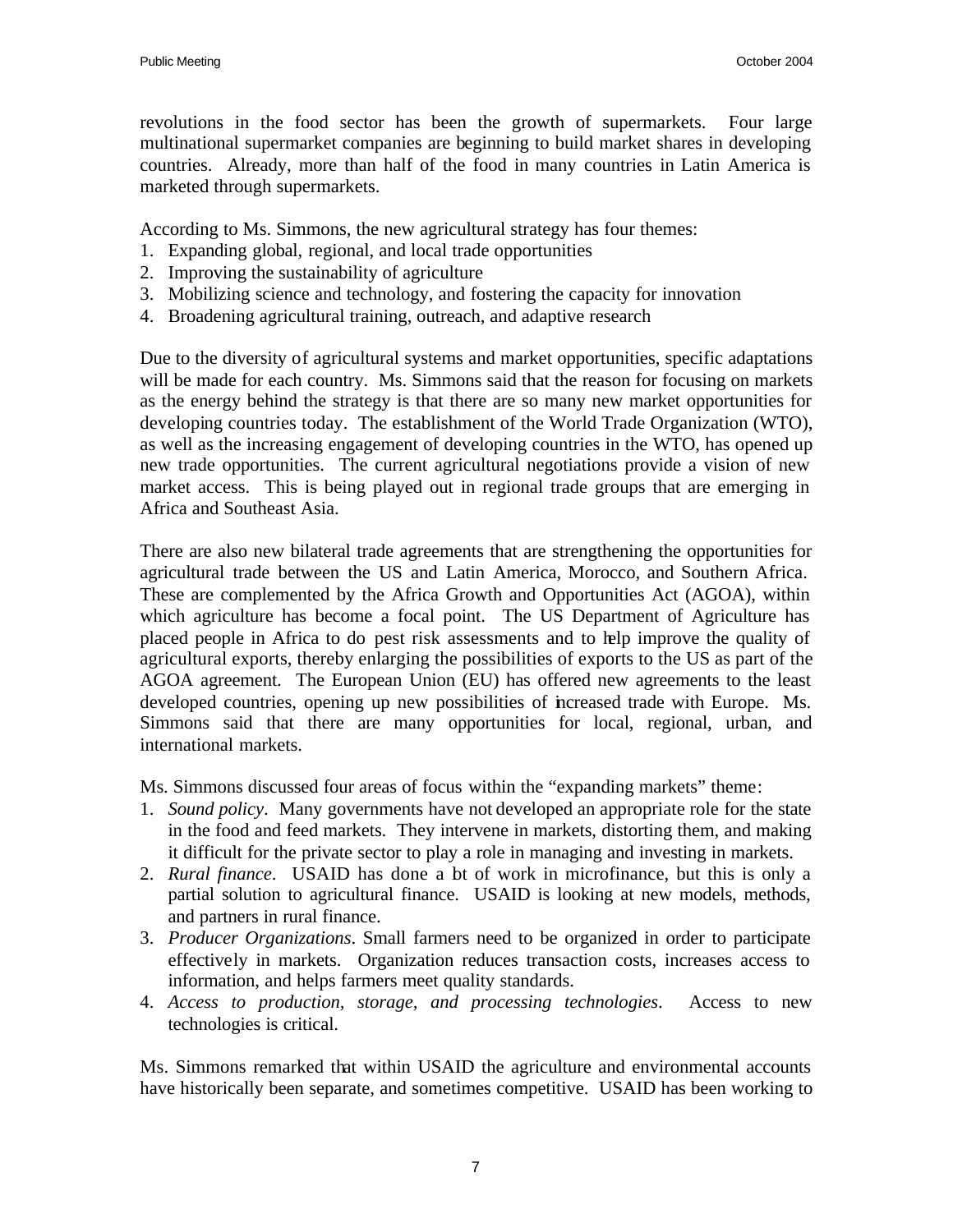bring the natural resources management and the agricultural communities together. The solution must be a joint solution.

The strengthening of local capacity to understand natural resource management and to benefit from it is fundamental to the new strategy. Natural resources will not be protected unless the local people realize some benefit from their role in protection and have an alternative source of income. Economic frameworks are also critical. Unless an economic value is put on water, forests, and wildlife, people will not have the motivation to protect these resources.

Ms. Simmons said that USAID is concerned about the health of natural resources, particularly in sub-Saharan Africa where the degradation of the rain-fed land is notorious. Policy is a key issue as nations take on the responsibility of implementing global environmental treaties and agreements. Getting the policy right and aligning it with agricultural goals is essential. Biosafety has emerged as an important issue, but one that many countries are not yet sure how to deal with. USAID can provide assessment tools to help countries develop sustainable agricultural strategies that enhance natural resource management.

USAID is also focusing on endangered organisms. The Global Crop Diversity Trust (GCDT) was established as an international public organization with the recent signature of the Government of Sweden. This commitment to saving seeds is necessary so that crop breeders in the future will be able to breed the disease resistance, pest resistance, and increased productivity that will be needed to feed the world's population. The GCDT is envisioned as an endowment that would generate money on a continual basis to support key seed banks around the world.

Globalizing science and technology, the third strategic theme, addresses the capacity to improve the productivity of plants and animals in order to provide the level of food and feed that will be needed for the next fifty years. Ms. Simmons said that the use of biotechnology to increase productivity and increase resistance to pests and disease is an essential tool in the agricultural toolkit.

Research and development (R&D) translates science into technology, and is key to increasing productivity. Ms. Simmons emphasized that increasing productivity is absolutely critical to reducing poverty and hunger. This includes not just yield per hectare, but also crop per drop, output per unit of labor, and value per unit of labor. Adapting technologies at the local level, bringing top-level science into the agricultural arena, is critical.

Ms. Simmons noted that funding for agriculture research has decreased and is constantly under pressure. However, it should be part of a sound investment policy. She said that the average company invests 3-7% of its revenues in R&D in order to keep it at the cutting edge of productivity. In developing countries, the amount of resources committed to the R&D agenda is very small, and in many countries shrinking. Studies show that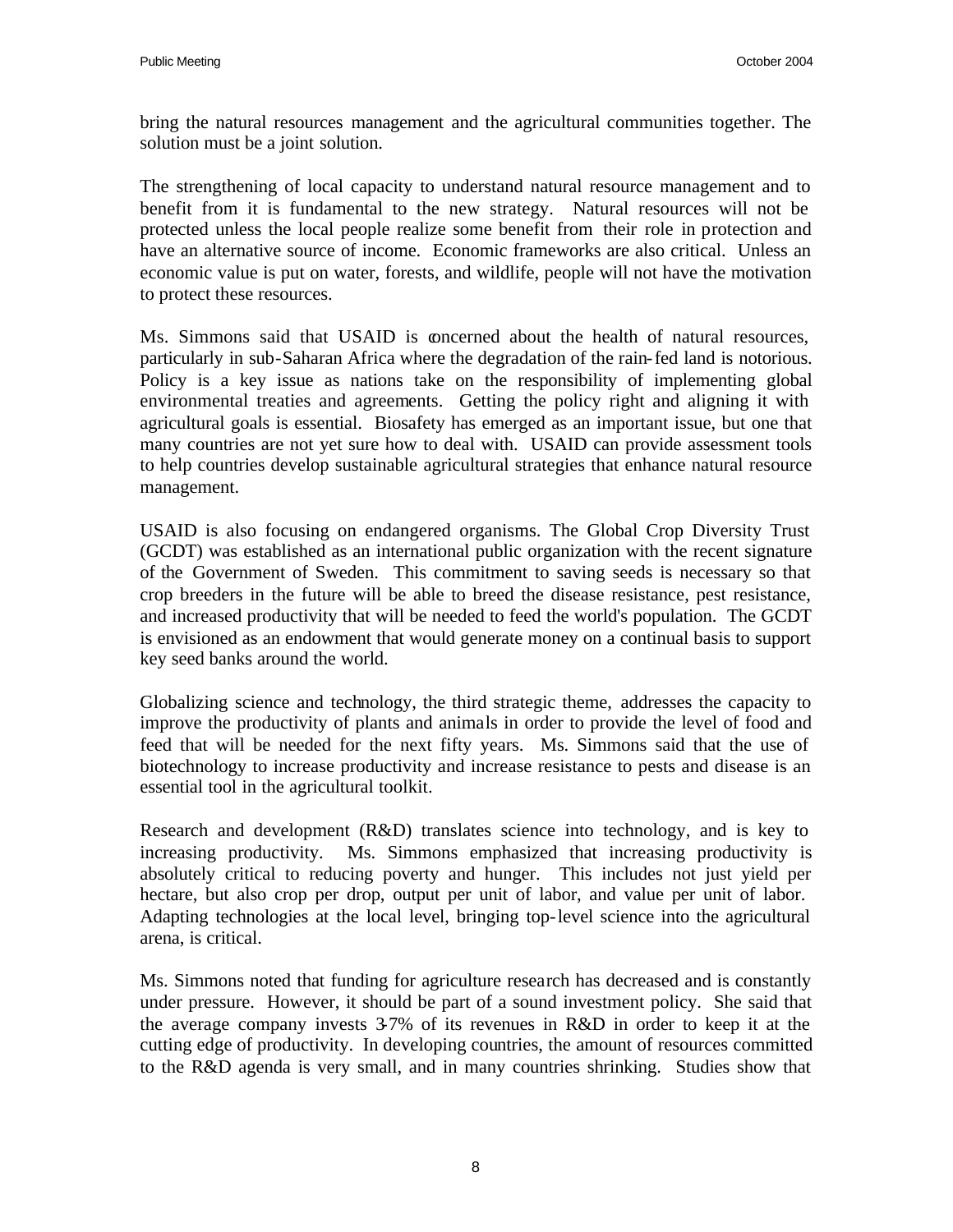consistently maintained R&D budgets produce a return on investment that is enormous, often exceeding 35%.

Ms. Simmons mentioned that she recently attended the World Food Prize celebration in Iowa. Two rice breeders shared the 2004 award. Professor Yuan Longping of China invented a type of hybrid rice that has, according to his estimates, provided enough rice to feed 60 million people every year. Dr. Monty Jones from Sierra Leone, the second recipient, invented a new variety of rice that produces between 25-50% more per hectare when grown under normal conditions in Africa. These experiences demonstrate high returns on R&D.

Ms. Simmons remarked that it is also important to pay attention to human capacity and the capacity for innovation. She pointed out that in 1991 USAID provided funding for advanced degrees for 9,000 foreigners to study in the US. In 2002, the number was 1,200 - a significant drop. The European support for advanced degrees has followed a similar path. The new generation capable of leading science and technology efforts in many developing countries is simply not there.

USAID is increasingly exploring public-private partnerships and networks. Private companies conduct more than half of the agricultural research in the US. They possess the intellectual property rights to a huge number of technologies and scientific breakthroughs that could be incredibly valuable to the developing world. However, unless there are intellectual property rights agreements those breakthroughs will not be available to the developing world. USAID is also supporting the African Agricultural Technology Fund in partnership with the Rockefeller Foundation and a number of European donors. Ms. Simmons emphasized that national innovation capacity, resources for R&D, and incentives for scientists are critical to a vibrant agricultural sector.

Finally, information and communication technologies are part of what is new about this strategic agenda for agriculture. There are ways of using distance education and mass media to share information in new ways. For instance, cell phones have proved to be important for accessing current market information in some countries.

Ms. Simmons described some of the important crosscutting themes:

- ß *Food security and nutrition*. This is important, particularly in light of the capacity of biotechnology to introduce micronutrients into staple crops.
- **Health and HIV/AIDS.** Infected populations are facing an increased need for more nutritious food, while labor and productivity are negatively affected.
- **B** Assets and risk management, particularly with poor farmers.
- *Gender equality* is always important.
- ß *Good economics and political governance* are critical to establishing the overall framework for agricultural investments.
- **Expanded alliances with NGOs, businesses, and other sectors.**

In closing, Ms. Simmons provided some statistics about the importance of horticultural production. The supermarket revolution has brought increased attention for horticultural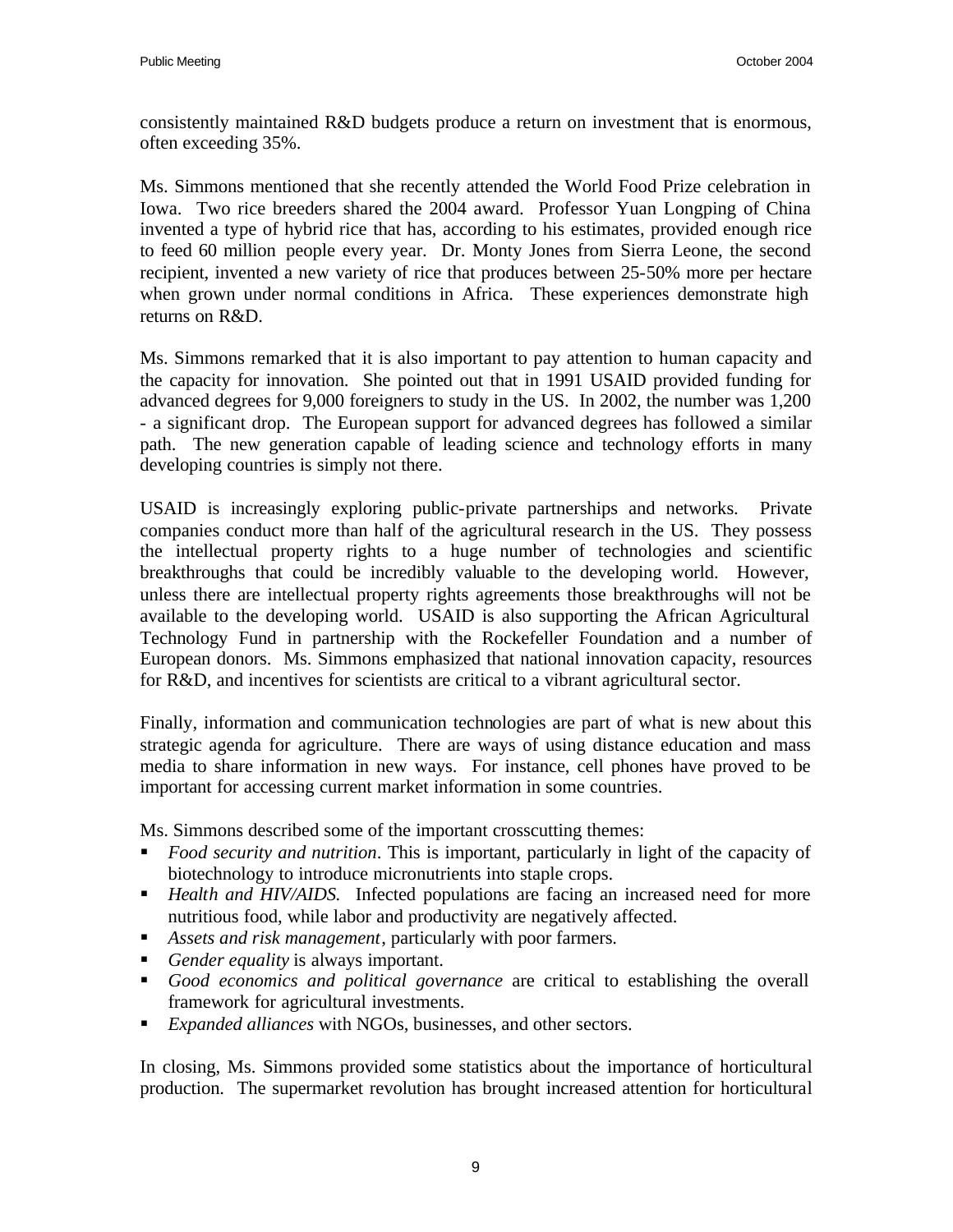products. In Central America, consumption of horticultural products is seven times the amount that is exported. In Kenya, well renowned as a horticulture exporter, only 30% of horticultural products are exported while 70% are consumed locally.

## **QUESTIONS AND ANSWERS**

**Elise Smith**, ACVFA Member, inquired about resource allocation under the new strategy.

**Ms. Simmons** replied that the agricultural strategy will be implemented with resources from agriculture, environmental, and economic growth programs. There are tremendous synergies between programs like the commercial law program and agriculture, but how to report on that in a meaningful way is still to be determined.

**Frances Johnson** from the International Property Rights Working Group asked to what extent USAID is involved in establishing legal frameworks for titled property rights for farmers.

**Ms. Simmons** responded that USAID has a core grant with the Institute for Liberty and Democracy (ILD). Hernando de Soto is working in Africa, as well as following up on a number of programs in Latin America. Ms. Simmons remarked that the issue of property rights is difficult. Nevertheless, USAID is working in Ethiopia on rural property rights. Norway is beginning to provide some support in Tanzania on rural property rights. She said that there are a number of other efforts worldwide, many in Eastern Europe and the former Soviet Union. The BASIS Collaborative Research Support Program led by the University of Wisconsin also addresses these issues.

#### **PVO/NGO PANEL: FRESH FROM THE FIELD PERSPECTIVE**

#### **Moderator: Ben Homan**, *President, Food for the Hungry*

Mr. Homan commented on the significance of the panel meeting at 11:00 a.m. to discuss an  $11<sup>th</sup>$  hour situation. He read 11 words from 11 lines of a testimony by Secretary of State Colin Powell to the Senate Foreign Relations Committee: "suffering, violence, atrocities, destroyed, confiscated, struggling, desperately, stark, raping, killing, and impeded." Several lines later in the same testimony Secretary Powell used 11 more words: "dislocated, starving, hounded, murderous, complicit, malicious, at risk, and consigned to death." Mr. Homan said that most of the people in the room could place those words into the context of Darfur.

Mr. Homan challenged the meeting participants to think about action-oriented ideas as they listened to the presentations about Darfur.

**Bill Garvelink**, *Deputy Assistant Administrator, Democracy, Conflict and Humanitarian Assistance Bureau, USAID*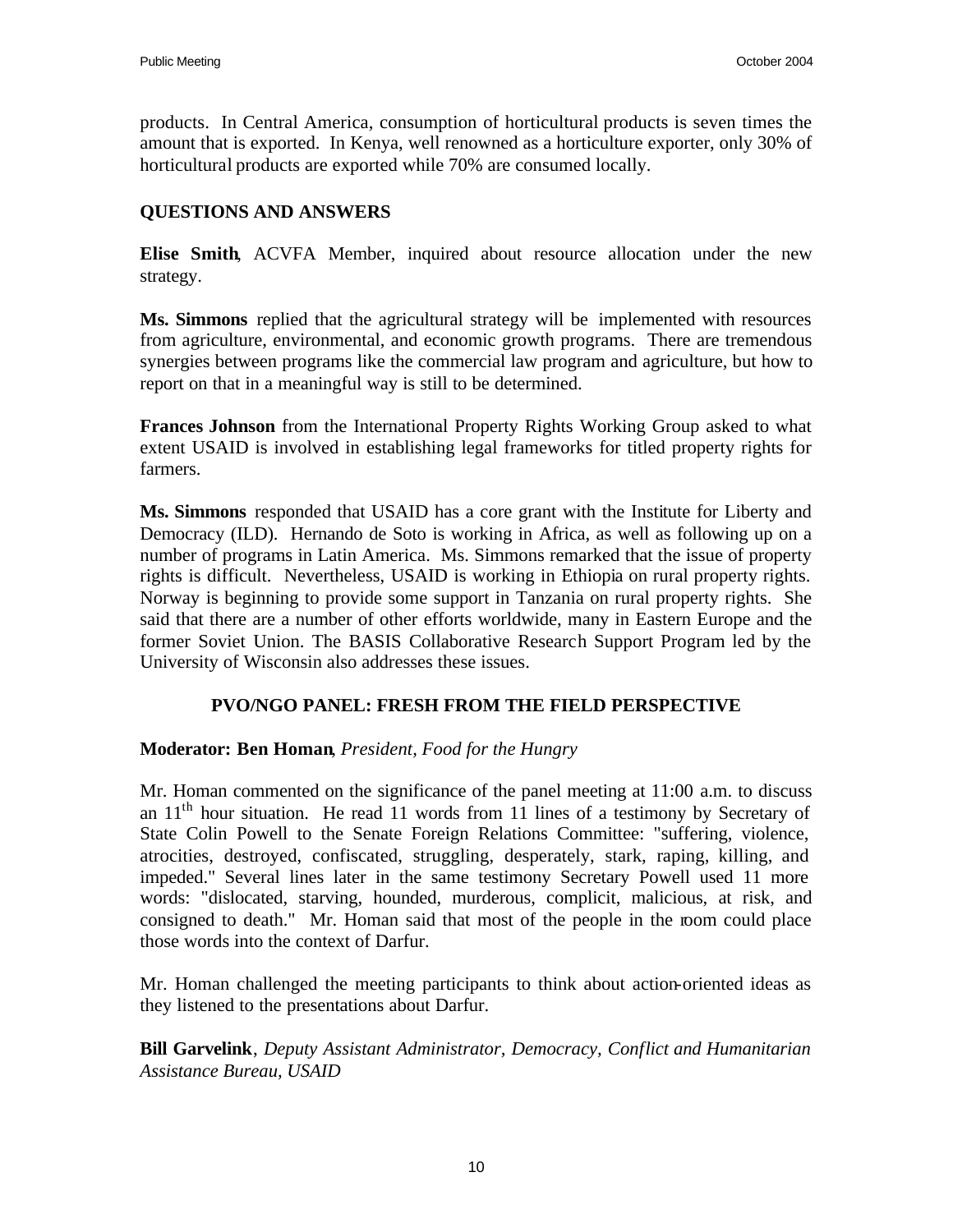Mr. Garvelink provided an overview of the situation in Darfur. He said that there are approximately 6 million people in Darfur and 2.2 million of them are at risk. Of those at risk, 200,000 are refugees in 11 camps in Chad; 1.6 million are displaced and live in 140 camps or settlements, only about half of which are regularly accessible by UN agencies and NGOs. Approximately 1.3 million people are affected by the current fighting in Darfur. The number of IDPs is increasing and there may be additional refugee migration to Chad.

Mr. Garvelink remarked that the humanitarian infrastructure in Darfur is robust and growing. The government of Sudan (GOS) placed many obstacles in the way of humanitarian efforts and it took many months to get up to speed. NGO expatriate workers now number over 700. There are over 68 registered NGOs in the area, of which about 50 are active. The UN, the International Committee of the Red Cross and the Federation are now active in Darfur. USAID's Disaster Assistance Response Team (DART) has about 17 people on the ground in Darfur and Khartoum.

Mr. Garvelink said that the US government and USAID have been active in Darfur for a long time. The fighting started in March 2003. USAID's first humanitarian specialist was there a month later. In the summer of 2003 airlifts of commodities began. The cease-fire began on April 8, 2004 and the DART team arrived a few days after that. In June, Mr. Natsios pledged \$299 million through FY05. So far, \$302 million has been spent. Of that, \$75 million has gone to assisting refugees in Chad.

Mr. Garvelink said that there are still humanitarian assistance gaps. Hopefully, this month food will be delivered to all of the beneficiaries targeted by the World Food Programme (WFP). Up to this time, certain IDP settlements have been missed or have received only partial rations. The security situation and the geography have made food delivery very difficult. Only about half of the people have access to clean water. Less than 65% have access to sanitation. Shelter remains a problem. The refugee camps in Chad are facing a very bad situation as well. There are substandard conditions in all of the refugee camps.

The prognosis for Darfur is not good. Mr. Garvelink said that the situation will get worse before it gets better. The GOS is placing bureaucratic obstacles in front of humanitarian workers. Insecurity is increasing. IDPs remain confined to their settlements. In most IDP camps around the world, people have the opportunity to leave the camps to look for food, water, or fuel. In Darfur this is not an option. If men leave the camp they are killed; if women leave the camp they are raped. The people in the camps are totally dependent on the international community. It is a very desperate situation.

Mr. Garvelink remarked that violence is increasing. It is expected that violence will increase further as the rains subside. Banditry is also increasing. The harvest this year was 10-20% of normal. Livestock is a serious problem. Normally the livestock migrates during this season, but they did not move this year because of the fighting. As a result, they ate all of the local available feed. In addition, the rains have not been good and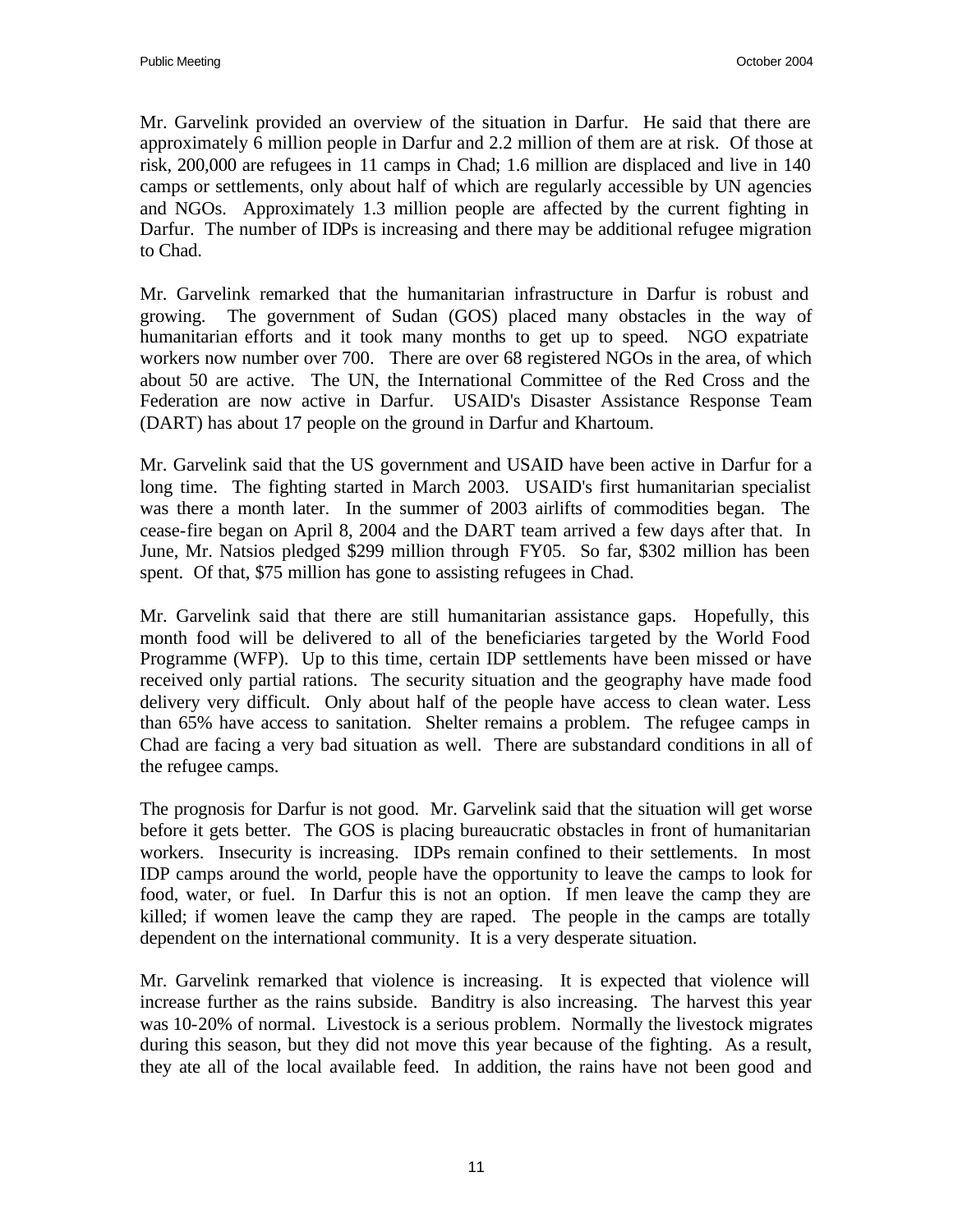wells are drying up prematurely. Mr. Garvelink predicted that in early 2005 the situation is going to be very difficult in Darfur.

**Jeff Drumtra,** *Senior Advisor on Internal Displacement and Protection, Bureau for Democracy, Conflic, and Humanitarian Assistance, USAID*

Mr. Drumtra just returned from a month in Darfur with the DART team. He said that the situation in Darfur is now entering a new phase. The first phase was the genocide of last year and the first half of 2004, marked by massive burnings, killings, and rapes. That has not disappeared, but it led to phase two, which was the gradual ramping up of humanitarian assistance. Now in the third phase the violence is ratcheting up again and some administrative obstacles are being put back in place by the GOS.

He said that it is hard to identify the cease-fire in Darfur. It isn't making much of an impact throughout the region. Helicopter gunship attacks have been confirmed as recently as early October. The victims refer to the GOS strategy as "ten villages into one," moving people off of their land into central areas. The GOS is depopulating the countryside as a matter of social policy and military strategy.

In South Darfur alone, the AU cease-fire coalition is dealing with 140 alleged viola tions in a 12-week period. With the breakdown of law and order, there is increased banditry. Ambushes on the highways are becoming more common, especially those targeting relief convoys. This represents an extra layer of violence and insecurity that has been introduced over the past couple of months. Mr. Drumtra said that the violence could worsen at the end of the rainy season when new military campaigns traditionally begin.

He remarked that the conflict has completely disrupted the economy throughout Darfur and in neighboring states. Water points have been cut off by the conflict. He said that it is easy to imagine a new layer of localized conflict developing as pastoralists search for new ways to move their livestock through the countryside.

Mr. Drumtra described the camps as very volatile. People are both intimidated and angry. There have been incidents in which government officials have been attacked or beaten in the camps by the IDPs. The attitude in the camp is one of immense trauma and loss. People have lost their land, their homes, their livestock, and often their families. There is still a high level of fear in the camps.

Some of the worst IDP camps are little better than outside prisons. Even during the middle of the day people in the worst camps are afraid to step outside their huts for fear of being beaten or killed. They are afraid to walk 100 meters to the latrine at night. The idea of going outside the camp is even more frightening. Mr. Drumtra called this a second wave of exploitation.

People have been forced from their homes and put into camps where assistance is still inadequate due largely to the impediments put in the way by the GOS. Because the food aid is insufficient people need additional food and fuel. If they leave the camps, they are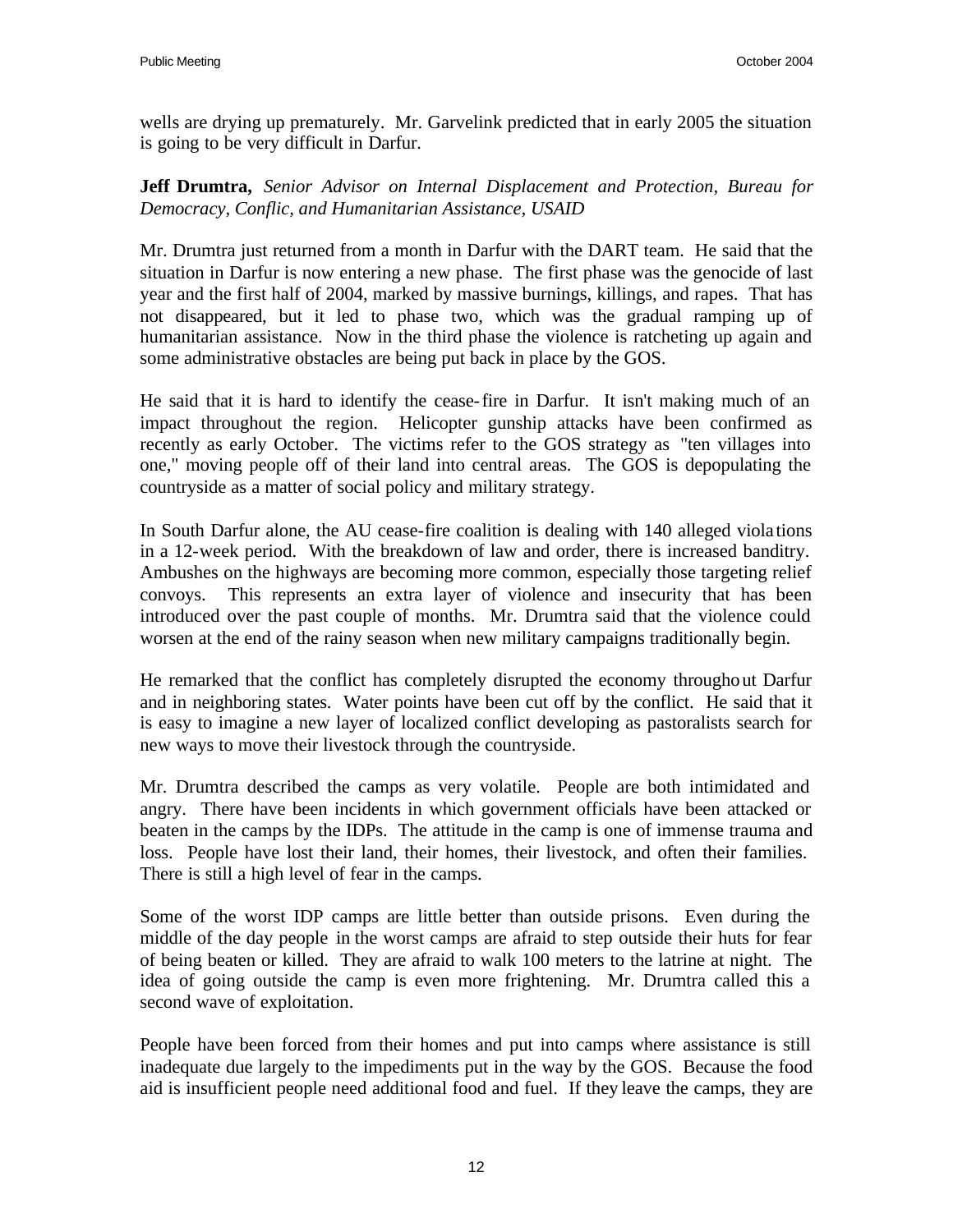subject to rape, beating or killing. Still, many people take that risk because they are so desperate.

The labor pool has grown so that in many locations the going rate is 50 dinars a day for a full day of labor, equivalent to 20 cents. A full donkey-load of firewood sells for about 250 dinars, or \$1.00. However, to buy that firewood in the camp it will cost about \$6.00. Some of the same people that caused the displacement have become middlemen, further exploiting the people in the camp.

Mr. Drumtra said that there is a need for continued ramping up of humanitarian relief, but also a further push for protection. The best protection would be a political settlement, but that does not appear to be on the horizon. The second best attempt at protection would be a greatly expanded AU peacekeeping force with a very aggressive mandate to assist the victims of the violence. He said that this is not likely to happen soon either. As a result, the humanitarian community is left to do the best it can with "soft" protection, trying to make life a little safer whenever possible, or at least make sure that they aren't doing any harm when providing services.

Mr. Drumtra remarked that there is a great deal of effort within USAID on strengthening the humanitarian system to put more emphasis on protection and security.

**Lauren Landis**, *Director, Office of Food for Peace, Democracy, Conflict and Humanitarian Assistance Bureau, USAID*

Ms. Landis discussed the food situation in Darfur. She traveled to Darfur with the delegation of Administrator Natsios in mid-September.

Ms. Landis said that the US has been quick and generous in its response to Darfur. WFP made its emergency appeal on April 8 and the US committed 30,000 metric tons of food by April 14. The first shipment of commodities were into Port Sudan by May 20. She said that it was important to get as much food as possible pre-positioned prior to the rainy season. To date, the US has provided \$112 million in food assistance to Darfur. Approximately \$27 million of food aid was provided to Chad. She remarked that these numbers are tremendously significant with respect to the total budget of the Food for Peace program. It is an enormous amount of assistance going to one country.

Despite very hard work by the NGO community and the WFP, Ms. Landis said that the food situation is still very precarious. The numbers of beneficiaries reached only tells part of the story. To keep nutritional levels stable and to keep malnutrition and mortality at bay, full, balanced rations are needed. Due to the insecurity, the rainy season, the bureaucratic delays, and the logistical challenges of getting food to remote locations, a full ration is not reaching all locations on a regular basis.

WFP, along with CDC, SAVE/UK, and SAVE/US, recently released a study of Darfur that found the following: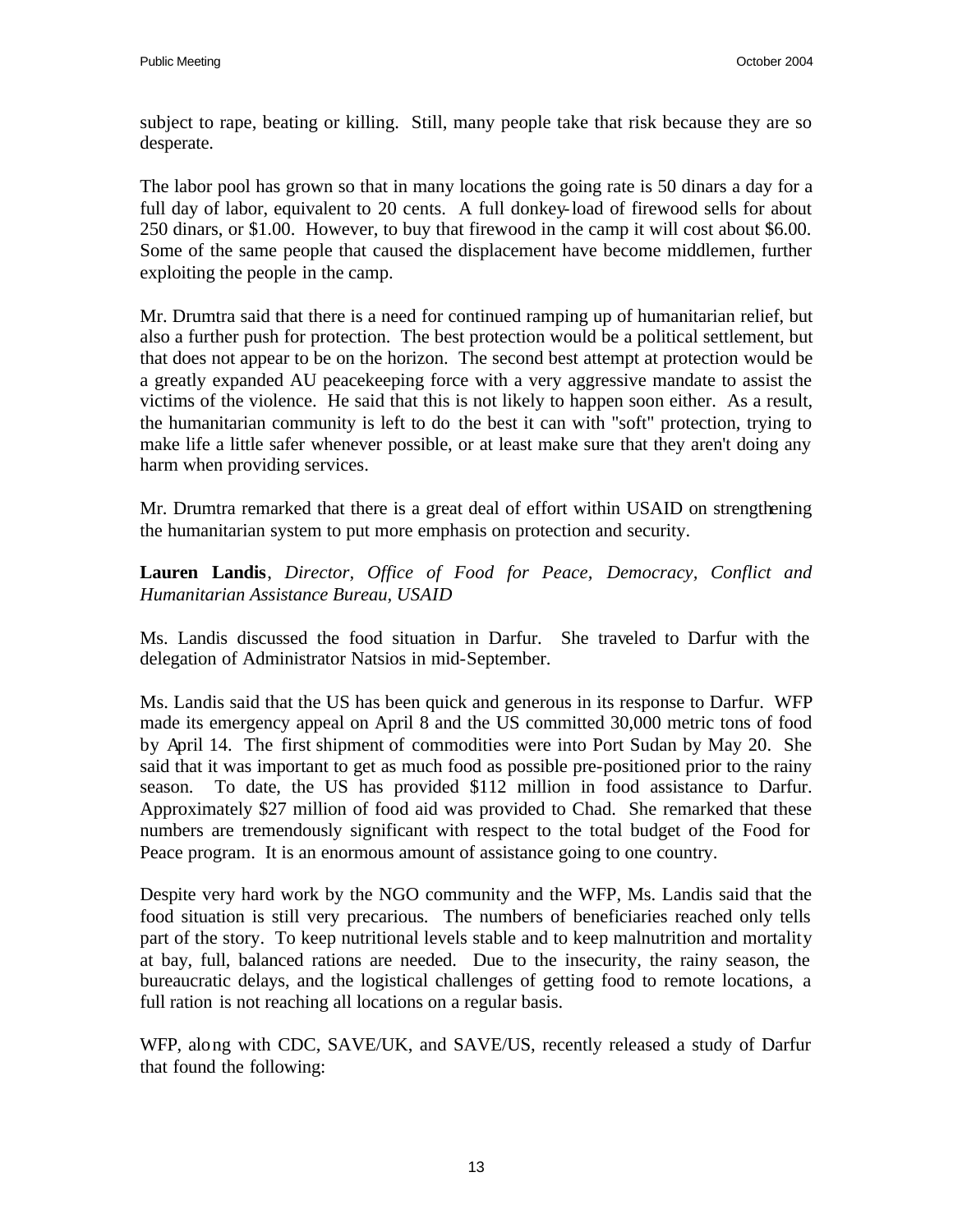- The overall global malnutrition rate for children under five was 21.8, which is quite serious.
- Only 18% of the malnourished children identified received supplementary feeding.
- None of the severely malnourished children surveyed received emergency therapeutic treatment.
- **Emergency therapeutic centers in Darfur run by NGOs are not accessible to those** who need them.
- Eighteen percent of the people were found to have acute respiratory infections.
- $\blacksquare$  Diarrhea prevalence was 41%.

Ms. Landis stressed that USAID has been working very hard to make sure that the pipeline is well funded. The end of the rainy season will allow for more food delivery by truck, provided there is stability. Up to now food has been delivered using a combination of road, airlift and airdrop, a very expensive set of transportation mechanisms. In most places in the world, delivery of food costs approximately \$500 per metric ton. In Darfur, it costs twice that amount. As a result, the money that goes into Darfur buys less food. Also, Ms. Landis emphasized the precariousness of the pipeline. One late ocean delivery or one pledged donation that falls through can mean that thousands of children go without a ration.

Due to the protracted nature of the crisis and the potential for the situation to worsen, Ms. Landis said that food aid needs are expected to increase for 2005. CARE recently did a market study showing that market prices have gone up approximately 60% in Darfur. This year, the harvest appears to be about 20% of normal. Questions remain about how much will be harvested and how much will make it to market. The coping capacities of local communities appear to be weakening. There may be more movement into camps as a result of this, increasing the number of people that need food assistance.

Ms. Landis remarked that because it takes so long to move food in Darfur, in January it will be necessary to start planning for the next rainy season. They will try to deliver full rations, as well as store extra food for the rainy season. It will be logistically very difficult and very costly.

The cost of this operation is tremendous. Ms. Landis estimated that responding to Darfur in 2005 will cost approximately \$200 million. Current analysis of emergency food aid needs globally for 2005 indicate that there could be \$1 billion shortfall in emergency food aid needs. The situation in Darfur is probably the most immediate and the most serious, but it is just one of many global food crises. She added that the good news is that the recent US Crop Report indicates that the US harvest is good and prices may come down. However, there are still tremendous oil and freight costs associated with transporting food around the world.

# **Nancy Aossey**, *President, International Medical Corps*

Ms. Aossey remarked that the International Medical Corps (IMC) has been in existence for twenty years. IMC's focus is to reach the most underserved and dire parts of the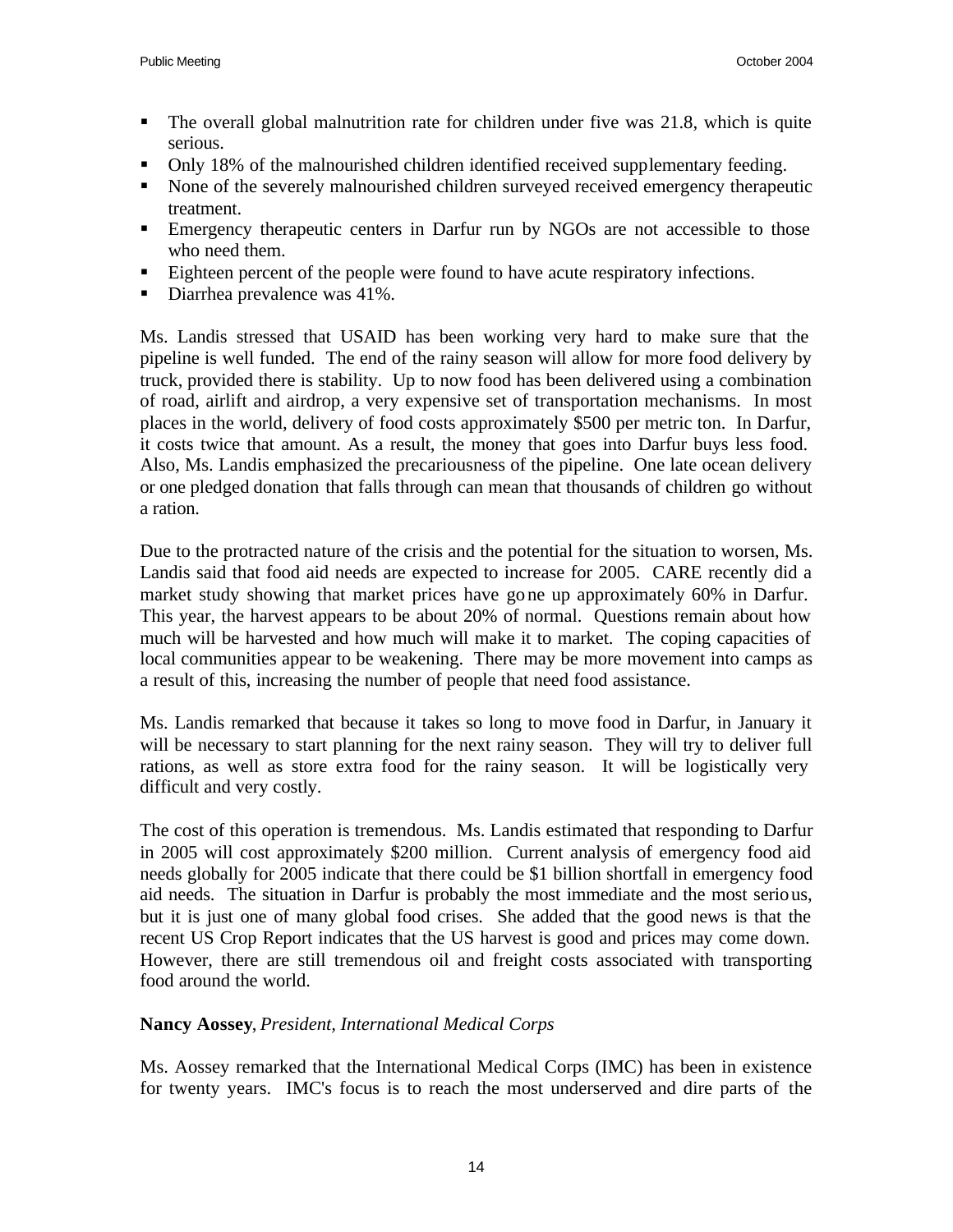world. IMC has worked in Southern Sudan since the mid-1990s. They established a presence in the camps in Chad in early 2004, and more recently in Darfur. The IMC team, made up of seasoned aid workers, reported that the situation in Darfur was one of the worst they had ever seen.

When IMC first sent teams into Darfur, Ms. Aossey said that they ran into tremendous logistical and political difficulties. She noted the extraordinary leadership, both in Chad and Darfur, from the US government. IMC is used to working in difficult environments, but they would not have been able to get established in Darfur without the assistance of humanitarian experts in the US government.

Ms. Aossey remarked that the situation in Chad is extremely tense and fragile. IMC is very concerned that if more people cross the border there will not be enough resources for them. The local population of Chad is very poor and this crisis has had a terrible impact on them. IMC found that some of the local people were dressing up as refugees so that they could receive assistance. Fortunately, the donor community recognized the state of the local community and decided to give assistance to anyone who needs it. A malnutrition study conducted in Chad in June by UNICEF and CDC showed that the malnutrition status of the local population was only slightly less than the refugee population.

IMC is very worried about the ability of the camps to handle a large influx of people, possibly up to 100,000. She said that the situation in Darfur is extremely insecure. Banditry is on the rise. All of the traditional coping mechanisms have been overwhelmed. Some people that returned to Darfur from Chad have since migrated back to Chad because of the insecurity.

Ms. Aossey commented that there is great concern in the humanitarian community about the worsening situation. Spontaneous settlements are popping up that are not receiving any services. She remarked that the NGO community recognizes the need for more coordination in Darfur and Chad. NGOs are forming informal partnerships to help each other get established and operate more effectively.

In closing, Ms. Aossey said that IMC is not optimistic. They expect that conditions will deteriorate and challenges will increase in the coming months. Given the extraordinary leadership on the part of the US government, IMC hopes that other governments will participate more fully.

#### **Christopher Daniel**, *Senior Regional Representative for Africa, Catholic Relief Services*

Mr. Daniel remarked that Catholic Relief Services (CRS) has a 30-year history of working in service to the people of Sudan. CRS worked in Northern Sudan from 1972 to 1984 at which time they shifted all of their resources to Southern Sudan. CRS was a pioneer member of the Operation Lifeline Sudan consortium. They currently employ about 250 staff in Sudan, with about 50 focusing on the emergency operations in Darfur.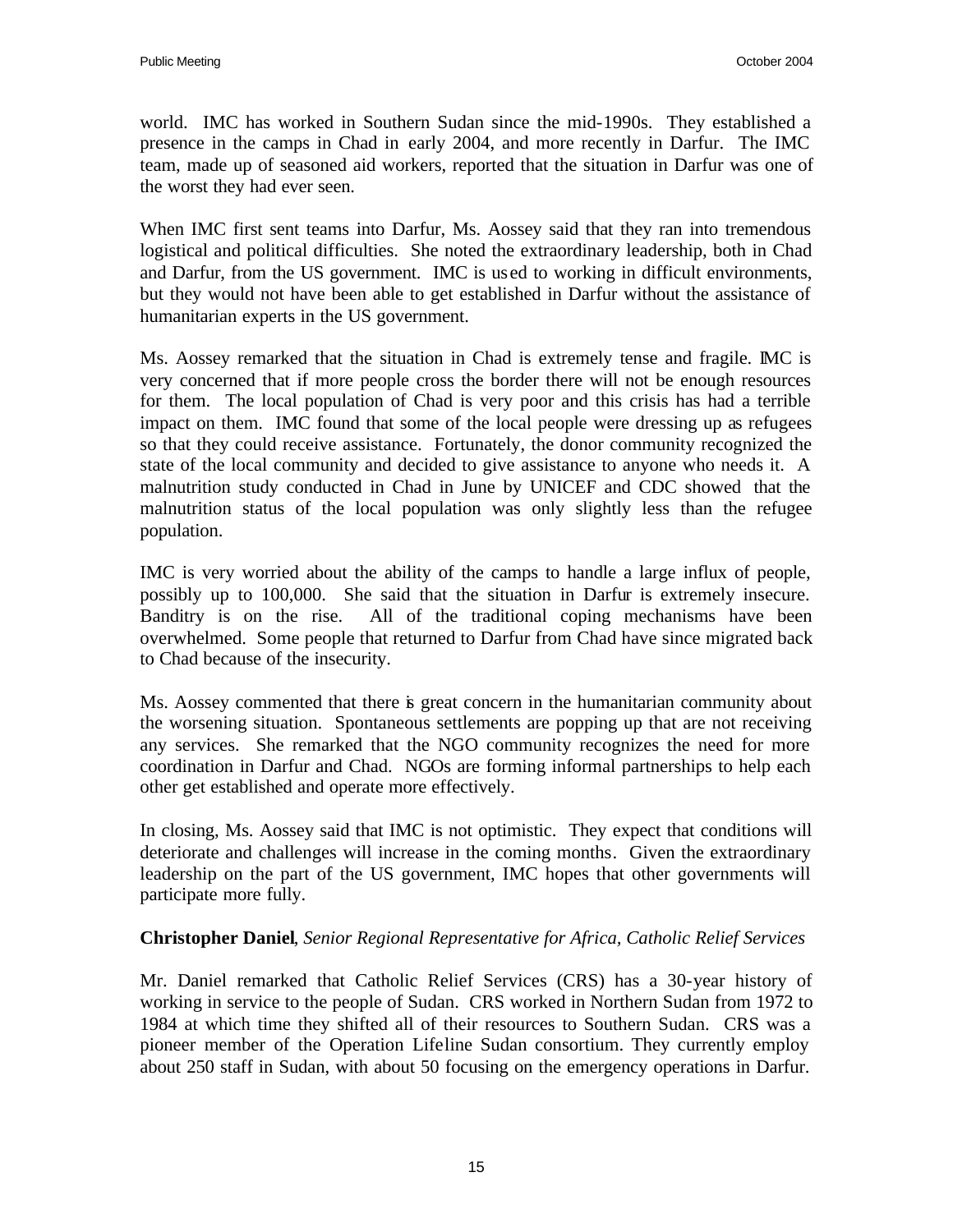CRS also assists their local partner in managing three refugee camps in Chad, which house about 40,000 refugees.

Mr. Daniel said that the scale of the crisis in Darfur compelled CRS to reactivate programming in Northern Darfur and reestablish themselves in Khartoum. He expressed his thanks to CARE, Save the Children, and World Vision who helped CRS get established in the region. Additionally, he echoed Ms. Aossey's appreciation of the excellent support from USAID.

In 2004, CRS arrived in Khartoum with a dual mission of starting emergency programming in Darfur and beginning a new base of operations in Khartoum. They simultaneously conducted assessments in South and West Darfur, providing resources to their partners. In August, CRS opened a field office in El Geneina to serve as their base of operations for the provision of humanitarian services to hundreds of thousands of IDPs in and around the region.

It was clear to Mr. Daniel that security was the number one issue within the IDP population. He remarked that living in physically and emotionally stressed environments is taking a toll on families. It will be essential to provide training and information to community leaders on trauma healing and gender-based violence.

Mr. Daniel said that security is also a concern for humanitarian aid workers. Banditry is on the rise, with relief vehicles as a more frequent target. There are unconfirmed reports of continuous skirmishes between Sudanese Liberation Army and government forces in several areas, particularly North Darfur. Two employees of Save the Children were tragically killed in a land-mine incident.

Mr. Daniel commented that CRS faced a little different situation than that of the first responders. They were able to focus on preventing a second humanitarian disaster due to conditions that were developing in the camps. As a result of a series of needs assessments, CRS identified food distribution, water and sanitation programming, and psychosocial and trauma support as priority interventions in the camps in the El Geneina area, as well as along the Northern Corridor that borders Chad.

CRS started by using their non-food item (NFI) distributions guided by the UN Joint Logistics Centre common pipeline to help target their work. CRS is now in the process of working with the DART team, finalizing implementation plans for a project that will focus on water, sanitation, and shelter. CRS hopes to incorporate crosscutting psychosocial support services throughout all their programming.

Mr. Daniel echoed the concerns of the other speakers about the mid- to long-term food needs. There will continue to be serious threats to people's lives as assets are depleted and their coping mechanisms deteriorate. It is expected that a percentage of the Darfur population will remain insecure and in need of food assistance for at least another year. CRS recently signed an agreement with WFP targeting about 75,000 beneficiaries along the Northern Corridor.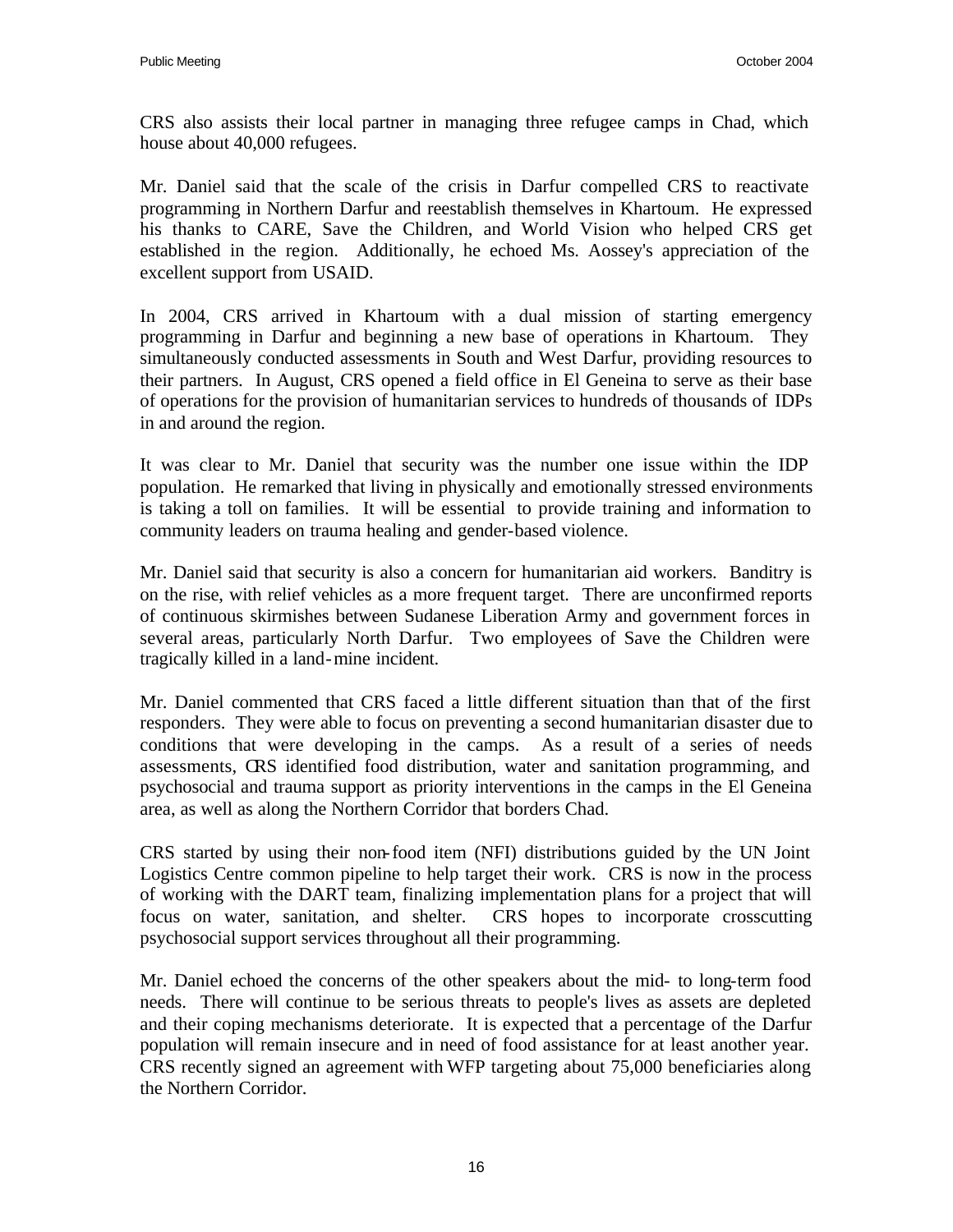The current picture of humanitarian needs in Darfur is constantly changing, especially as elements of displaced populations are continually moving in hopes of finding better security or more assistance. All areas in Darfur are in theory covered by humanitarian assistance right now, but Mr. Daniel remarked that vulnerable populations are still increasing. It is believed that there are still pockets in outlying areas that are in even worse situations. For example, in September, CRS distributed an NFI package to about 20,000 people 80 kilometers north of El Geneina. The CRS donation was the first aid that they received. He said that this might not be an isolated case.

Mr. Daniel stated that reliable and comprehensive data on the situation is still lacking because the IDP movement is very fluid. Some surveys have had trouble compiling accurate nutritional information due to gaps in coverage, as well as different collection methodologies. CRS is working with the University of Khartoum to address some of these issues through a vulnerability assessment covering most of West and South Darfur. They are working in conjunction with UN agencies on this, and believe it is important given the variability of statistics.

Mr. Daniel discussed some of the significant logistical, human resource, and administrative issues in working in Darfur. Identifying international staff willing to be in the field for extended periods of time is difficult. He remarked that CRS has good local staff. However, the Humanitarian Affairs Commission of the GOS is involved in the recruitment process, often making the process lengthy and complicated. Finding office space was also a challenge, as organizations are competing for very limited space. He said that operating with headquarters in Khartoum and a field office in El Geneina is tough because of the great distance and difficulty of travel between the two areas. Finally, CRS is concerned with the security of their staff and partners, as well as that of the IDPs.

In closing, Mr. Daniel said that CRS has made some great strides in helping the people of Darfur, but much more needs to be done by the international community. This includes providing support for the AU forces to ensure that people's rights are respected so that humanitarian workers in Darfur can help people restore their dignity.

#### **QUESTIONS AND ANSWERS**

**Mr. Homan** remarked that last week the cost of gasoline in West Darfur was \$6.00 per gallon. He also noted that Darfur is the size of France.

**A participant** from Iraq commented that she was a refugee in Turkey for one year. She asked the panel about efforts to teach tolerance among the refugees in the camps.

**Mr. Garvelink** replied that the initial focus has been on immediate life-saving efforts. USAID is now starting to look at some conflict mitigation activities, including ways to stimulate the growth of civil society within the camps.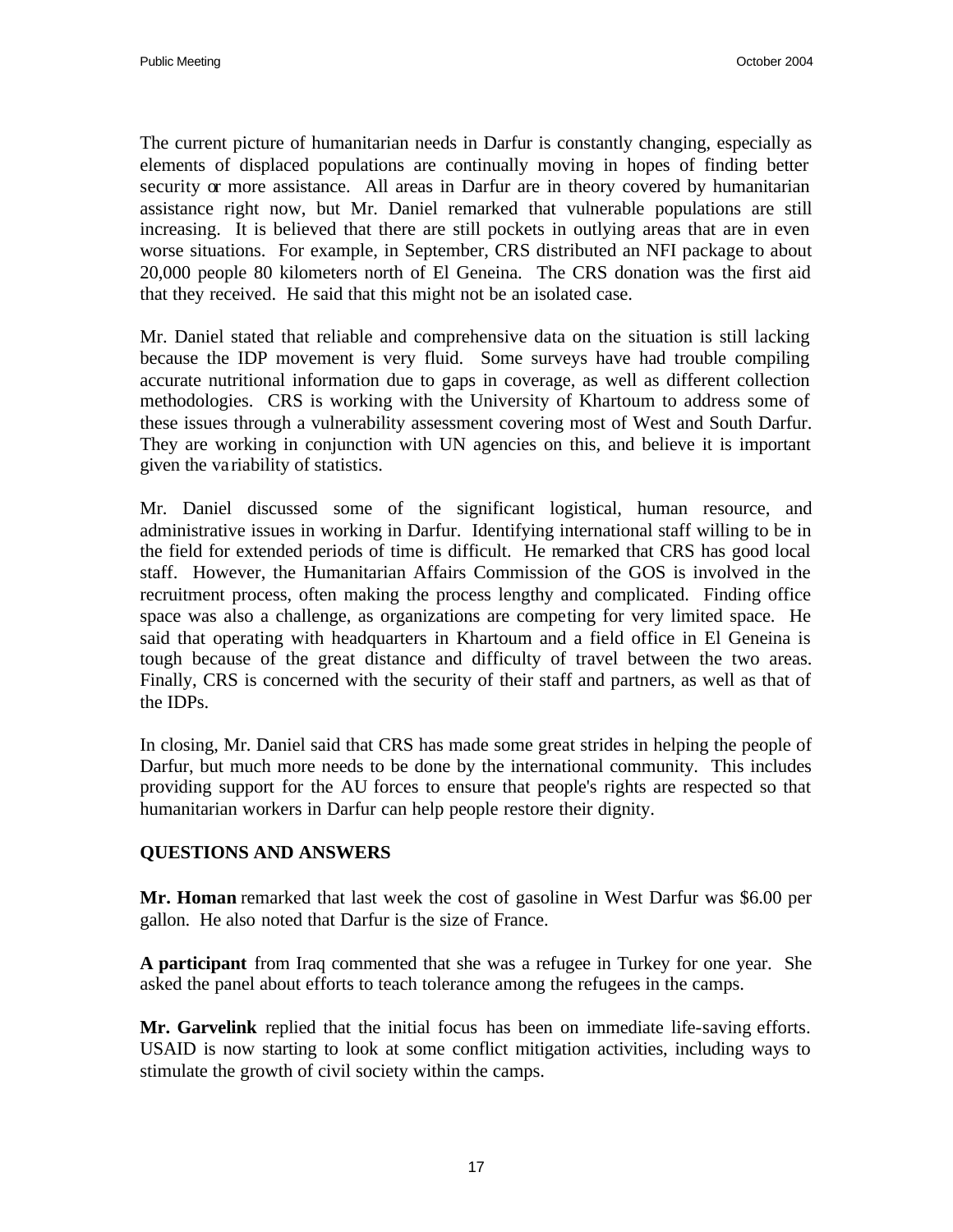**Larry Diamond**, ACVFA Member, remarked that the US has failed to respond adequately over the last several decades to genocide and mass killings. He said that the disaster in Darfur is political in origins and could be abated with a much larger AU peace implementation force. He urged the international humanitarian assistance community to stand up collectively and say, "We need troops in large numbers, on the ground, now."

**Mary McClymont,** ACVFA Member, remarked that InterAction has been advocating over the last six months for both expanded humanitarian access and expanded force. She inquired about the funding situation.

**Mr. Garvelink** said that USAID has been working very closely with the Office of Management and Budget and the US Congress to ensure sufficient resources for Sudan. USAID does not want the emergency in Darfur to bankrupt its efforts in the rest of the world.

**A participant** asked if technology for cooking with solar energy, rather than firewood, has been considered for the camps.

**Mr. Drumtra** answered that as a first step in thinking about what might work in Darfur USAID reviewed lessons learned from prior refugee situations. He pointed out that each intervention runs the risk of creating new problems.

**Joe Davis** from the American Federation of Teachers said that his organization would like to send a small delegation to the refugee camps in Chad. He asked if that would be possible.

**Mr. Daniel** said that CRS is rolling out an educational program in the camps in Chad. They are working with people who had been teachers. He asked AFT to follow up with CRS on this idea.

# **UPDATE ON THE GLOBAL DEVELOPMENT ALLIANCE (GDA)**

**Holly Wise**, *Director, Global Development Secretariat, USAID*

Ms. Wise remarked that since the first time she spoke to the ACVFA in 2001 the Global Development Alliance model has "grown up." It is now reasonably well integrated into USAID programs and operations. She said that the ACVFA has been a key venue for sharing developments on the GDA approach with the NGO community. USAID has also appreciated and benefited from the work of the GDA subcommittee of the ACVFA.

Ms. Wise said that the GDA business model was created by career Foreign Service officers with an eye to collaborating with the private sector to address the needs of the world's poor. Secretary of State Colin Powell announced the formation of the GDA in 2001 and has been a consistent and steadfast supporter of the GDA model.

According to Ms. Wise, the GDA was grounded in two realities:

ß USAID business processes and the quality of partnerships needed some improvement.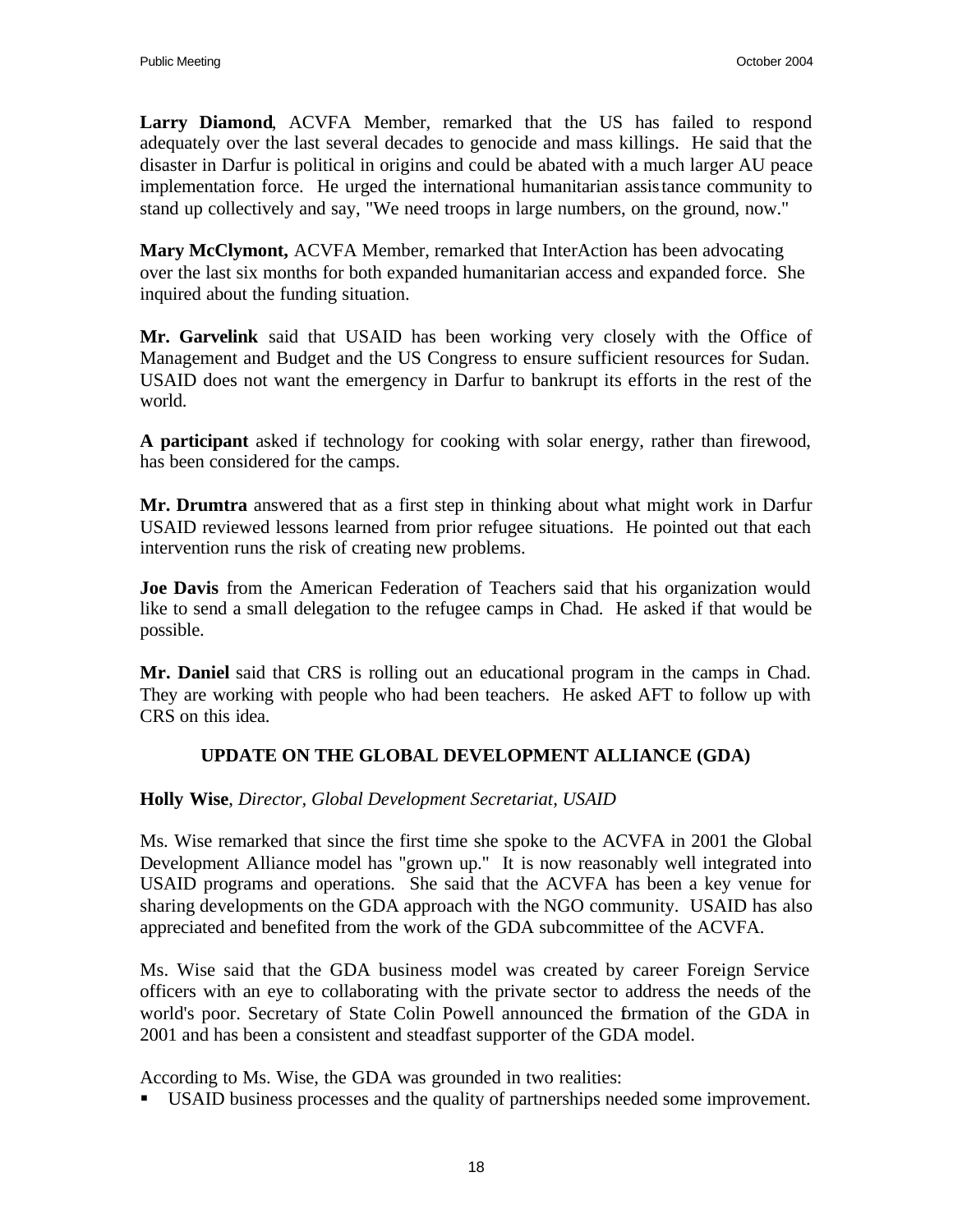ß Globalization has brought a very different resource base and set of partners for development work.

In the 1970s about 70% of the resources that flowed from the US to developing countries were classified as official development assistance (ODA) and 30% were private flows. In 2000, the numbers reversed with 80% of resources from private sources and only 20% from ODA. While the US is the largest bilateral donor in total dollar terms, this contribution is small in comparison to the private resources that could be ava ilable for development work.

In 2003, the total flow of resources to the developing world was \$112.6 billion. Ms. Wise pointed out that the ODA portion is very small, while the private capital flow is very large. Remittances are an important force to understand and consider how to mobilize. The advent of new wealth foundations, corporate giving, and Diaspora communities introduced new players in this effort. She said that US universities and colleges give more in scholarships than Australia, Austria, or Belgium give in foreign assistance. Ms. Wise remarked that while the ODA levels may shift based on the issues of the day, private resources will continue to be very important.

- Ms. Wise shared four characteristics of successful alliances:
- 1. Joint definition of the development problem and its solution
- 2. Innovative approaches to development problems
- 3. Shared resources, risks, and rewards
- 4. Leveraging of significant non-federal dollars

Ms. Wise discussed the external assessment of the GDA, the Executive Summary of which is available on the GDA website. She described the methodology as including an internal survey, queries of external stakeholders, and visits to ten countries. She said that the assessment found that the GDA model is known and broadly accepted throughout USAID, but there are still issues about making it work and connecting with partners, as well as questions about procurement.

Ms. Wise presented a summary of the alliances in 2002 and 2003. There were approximately 200 alliances into which USAID invested about \$500 million and leveraged over \$2.4 billion in partner resources.

One of the major accomplishments of the GDA was the integration into USAID programs and processes. Individual USAID Bureaus created incentive funds and provided leadership to form new alliances. For example, the Africa Bureau allocated \$30 million to alliances, the Asia/Near East Bureau created their own incentive fund, and the Europe/Eurasia Bureau allocated specific resources for an incentive fund. There were global solicitations from the GDA, as well as mission and region specific solicitations.

Ms. Wise remarked that the GDA maintains a database of alliances to collect information about and better understand the alliances. She said that the alliances are very dynamic, so the numbers are constantly shifting.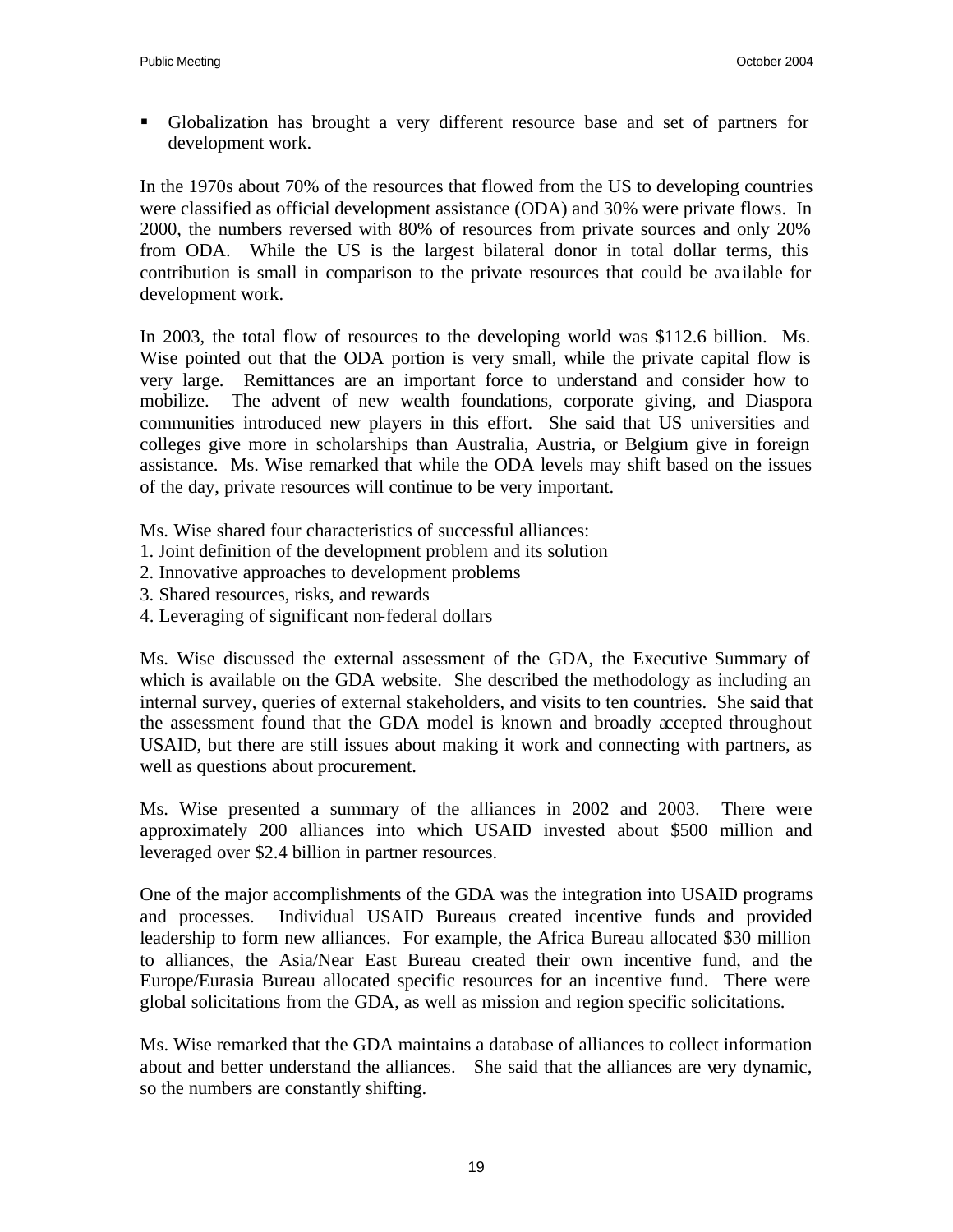The GDA focused on three major areas over the last several years:

- 1. Organizational change
- 2. Outreach
- 3. Alliance formation

Ms. Wise commented that organizational change has been the most challenging. USAID focused on business process improvement and staff capacity building. USAID is developing a new procurement instrument to facilitate work with non-traditional partners. She said that with partners that may bring an equal or greater amount of resources to the table, traditional procurement instruments (grants, contracts, and cooperative agreements) are not always the most appropriate.

In addition, USAID has tried to make solicitations more open-ended. She said that there is specific signaling in Requests for Applications and Requests for Proposals designed to encourage alliances. USAID is also trying to embed new language about alliances in strategic planning documents.

Ms. Wise commented that USAID is providing incentives for USAID staff to take on alliance work. The Foreign Service Officer precepts include alliance-building attributes as important to promotion. Two new awards have been created: the GDA Excellence Award (for an alliance) and the GDA Leader's Award (for an individual or group).

A guide to creating alliances, *Tools for Alliance Builders,* is available on the GDA website. USAID has also done a lot of training around alliance building. There is a continuing need to train USAID staff.

Ms. Wise remarked that USAID has worked hard to get the message out in lots of new venues. The leadership of USAID has decided that GDA is an important business model and that there are continuing needs for both outreach and mainstreaming throughout USAID. She said that the GDA Secretariat will continue through calendar year 2006 and will have a small incentive fund.

Ms. Wise said that other organizations are keen to learn from USAID's experience with the alliances. The Kennedy School of Government at Harvard University has just written a teaching case on the GDA model for their course on collaborative governance. GDA was also a semi-finalist in Harvard's Innovations in American Government Award last year.

USAID provides resources to the alliances through grants, primarily to NGOs. A number of alliances are supply chain alliances, focusing on particular commodities, such as timber, cocoa, or coffee. The vertical integration in these alliances has brought buyer credit, market signaling, technical assistance, guaranteed markets, attention to environment, social and/or labor issues, and increased incomes for poor beneficiaries.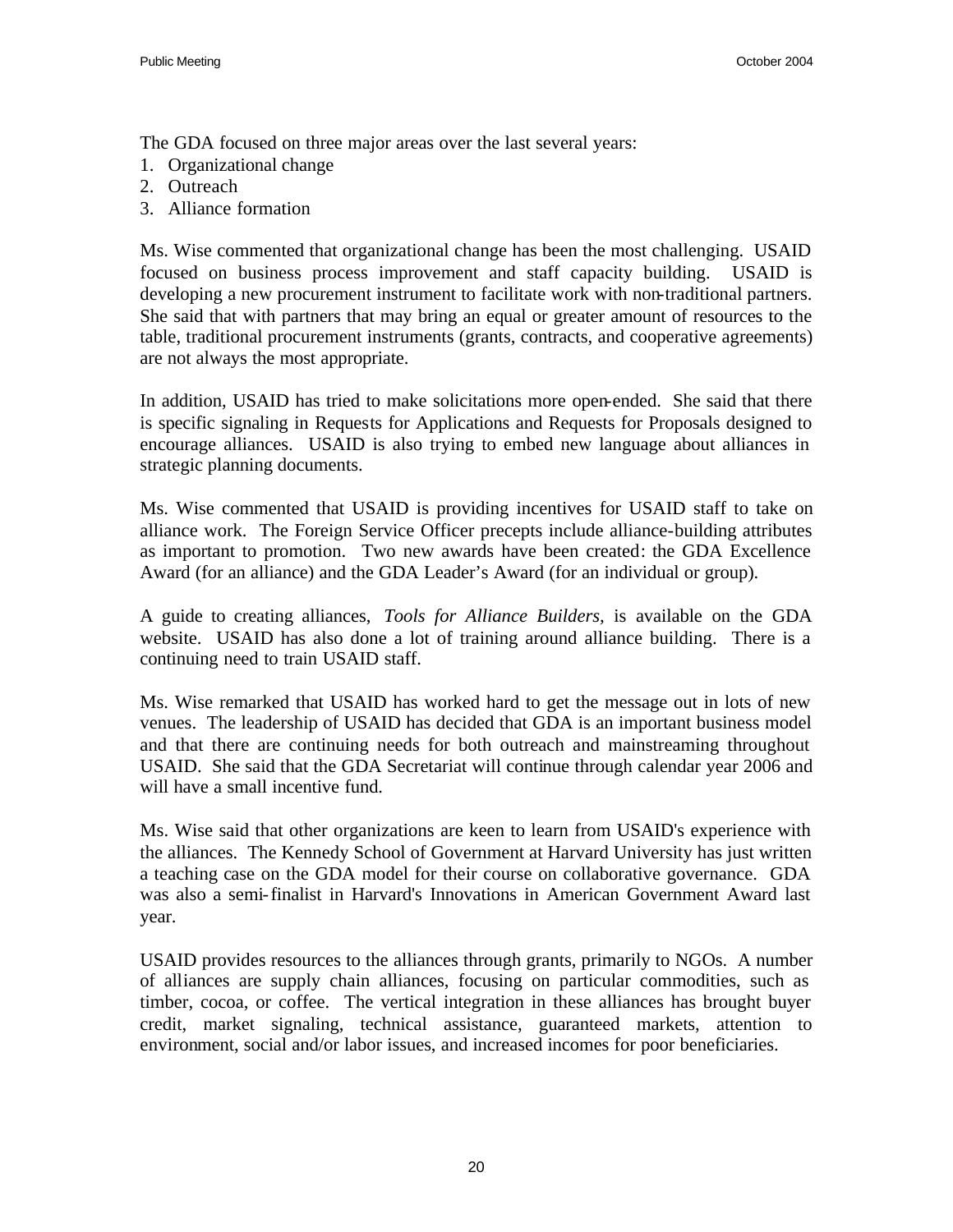Ms. Wise remarked that many of the alliances are not high dollar value. Significant private resources have been leveraged. In addition to cash, some of the most powerful assets that have been leveraged are corporate voice, employee time and expertise, employee giving, and technology.

In terms of corporate voice, USAID is seeing business leaders engaged in ways that heretofore they have not been. David O'Reilly, Chairman of ChevronTexaco, has spoken about food security, poverty alleviation and debt relief. In the *Journal of Economic Perspectives* Mr. O'Reilly said, "Effective partnerships can often break down barriers that isolate developing countries from the community of nations and the world of ideas. Partnerships can also break down barriers that are caused when governments, businesses, and communities simply do not speak each other's languages or at worst, distress one another."

Ms. Wise said that employee time and expertise are proving very useful as well. She provided several examples of business experts providing advice and expertise to partners in developing countries. This often results in the kind of expertise that USAID could not afford to buy. Technology is also being contributed to alliances, ranging from hybrid corn and water purification sachets to information technology.

Employee giving is also being mobilized. Some companies are purposefully trying to align employee giving with a focused philanthropy program. Global Giving, a website financed by USAID and private partners, is being used by corporations as part of their annual employee giving campaigns. Corporate social responsibility continues to give incentives to companies that seek new partners and ways of having positive interactions with stakeholders.

Ms. Wise remarked that the concept of supporting and scaling up efforts of social entrepreneurs is gaining currency. Diaspora mobilization and remittances are also a favorite topic, but there is great need for more innovation in this area.

Ms. Wise sees public-private alliances as an enduring and evolving international model. USAID will place an increasing emphasis on results and impacts. There will be more attention to how alliances can best be co-managed. Ms. Wise expects that there will be link-ups with the Millennium Challenge Corporation programs, particularly with the Threshold Program. Ms. Wise remarked that there will continue to be opportunities to focus alliances on health, education, and the environment, but there will also be increased opportunities for alliances in democracy and governance, conflict mitigation, and postconflict reconstruction.

In addition to the GDA Secretariat team, there is a GDA point of contact in each Bureau and Mission. Soon there will be Regional Alliance Builders in the Caribbean and Africa.

Ms. Wise said that through building alliances the community of caring has been enlarged, new resources have been leveraged, and USAID staff has been re-energized. She stated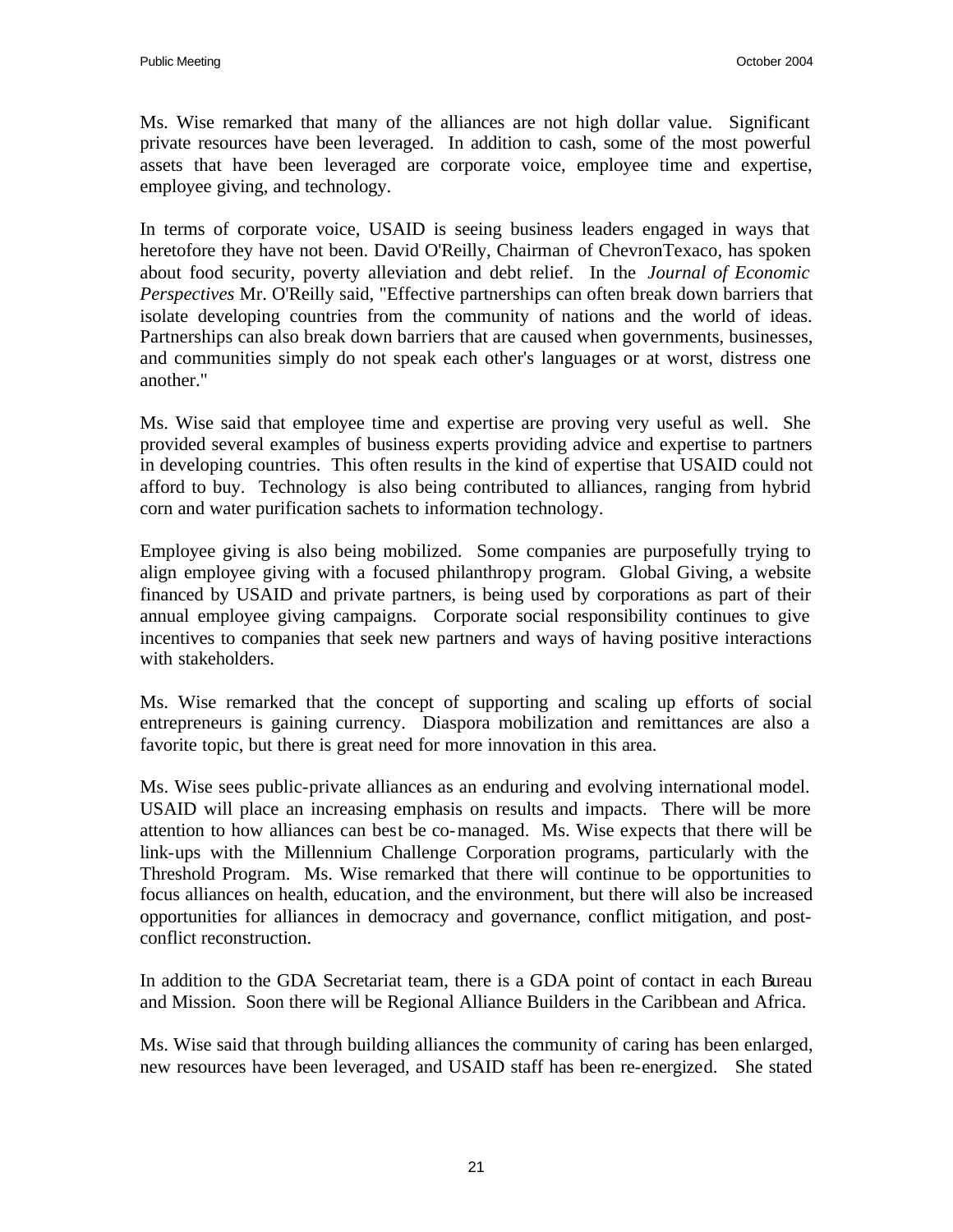that USAID remains committed to forming alliances to achieve greater impact and sustainability.

#### **QUESTIONS AND ANSWERS**

**Benjamin Homan**, ACVFA Member, asked how to harness the energy and resources of individual entrepreneurs for development efforts.

**Ms. Wise** responded that there is no one way of doing that. It is important to look at each Diaspora community individually. There are some individuals that prefer to act alone, in which case NGOs can provide ideas and mechanisms for putting money into the community. She also remarked that often times Diaspora communities are interested in finding ways to combine their efforts for greater impact.

**Steve Moseley**, ACVFA Member, asked about the GDA experience with alliances in Africa.

**Ms. Wise** replied that although Africa lacks robust private investment, some of the best examples of alliances come from there. It debunks the notion that the alliance model only works in places where companies have a market incentive. She said that companies sometimes make investments for philanthropic reasons. However, it remains a challenge.

**Colette Cowey,** Independent Consultant, asked how to distinguish between alliances that are development oriented and those that are basically corporate welfare.

**Ms. Wise** responded that it is a concern, but alliances don't generally offer enough money to make a difference to a company that is in trouble otherwise. She said that USAID looks very hard at alliance activities and whether or not they take the company into areas that they would not otherwise have been involved in.

**Joe Davis** from the American Federation of Teachers inquired if the GDA has experienced conflict around encroaching on markets.

**Ms. Wise** said that USAID has found a great deal of collaboration between local investors and international players. The GDA does not tend to focus on production, and as a result there is not usually a perception of crowding of markets. Work on labor standards or certification of products tends to benefit everyone.

**Dellaphin Rauch-Hol** with Carelift International asked if there are best practices from USAID Missions that can be shared with NGOs.

**Ms. Wise** responded that alliances are relationship-based. She recommended that NGOs go to places where they have already built relationships. One innovation is to have the Mission in one country manage a program in another country in the region.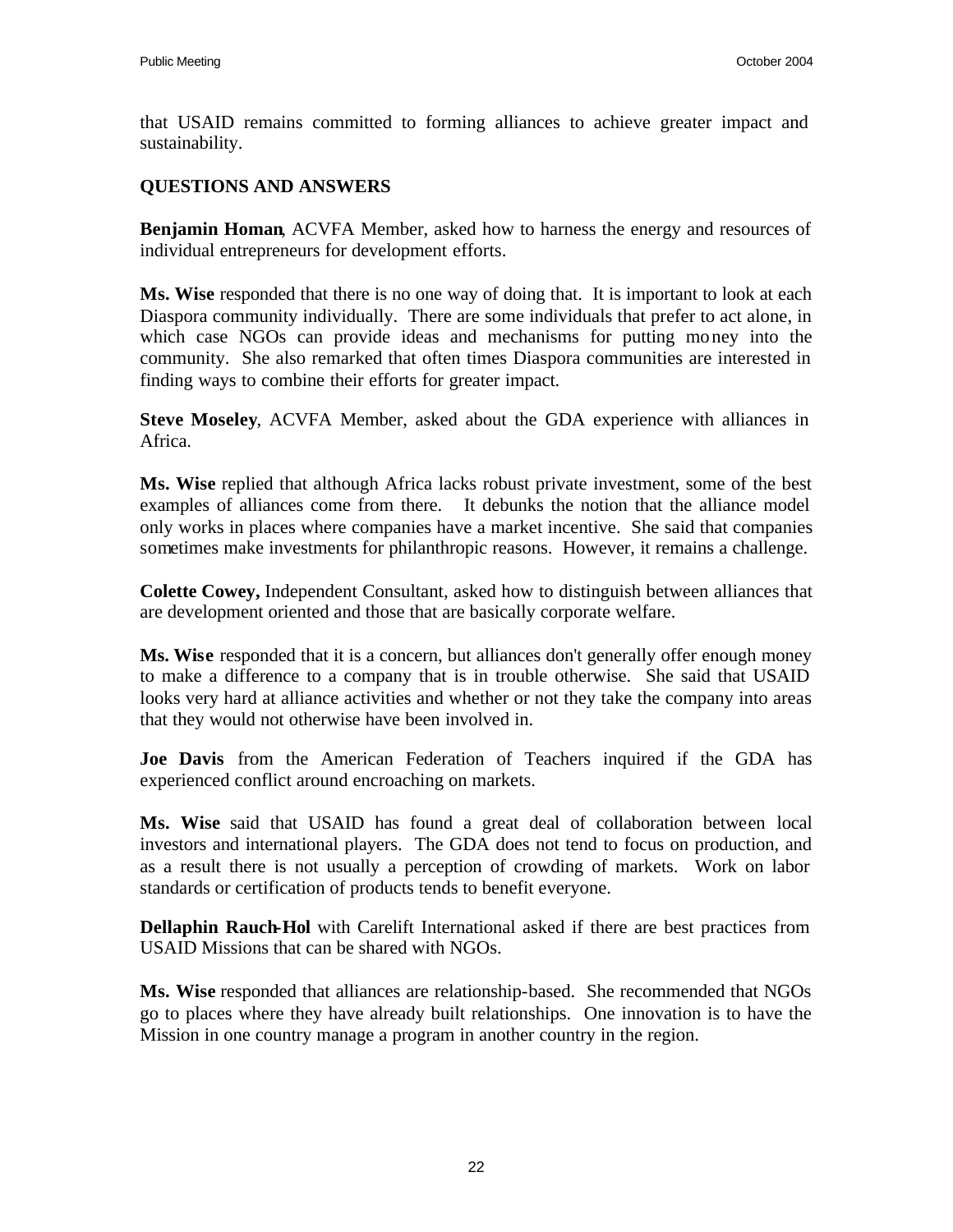**Mr. Reese** remarked that there is a lot of discussion in the NGO community about how to influence the G8 meeting next year. He asked Ms. Wise to comment on approaches to mobilizing more money from private sources.

**Ms. Wise** responded that it is important to have a robust foreign aid program, but nonstate actors can bring new resources to the table. She suggested that non-state actors be invited into policy discussions, thereby helping to solidify their commitment to development.

## **UPDATE ON THE MILLENNIUM CHALLENGE ACCOUNT**

#### **Introduction: Barbara Turner**, *Deputy Assistant Administrator for the Bureau for Policy and Program Coordination, USAID*

Ms. Turner opened her remarks by saying that the Millennium Challenge Account (MCA) is one of the most exciting new things in development. She reminded the audience that it takes a long time to create institutions. While there has been talk about the MCA for a couple of years, the MCA legislation only passed earlier this calendar year. It is clearly a work in progress, and it is a good time to get feedback from the NGO community.

Ms. Turner stated that USAID has an excellent working relationship with the Millennium Challenge Corporation (MCC). USAID has created a Secretariat to the MCC to work with the MCC staff, as well as to support Administrator Natsios in his role as Board Member. As the MCA eligibility criteria were revisited this year, USAID pulled together information and analysis for MCC. They are currently working together on the Threshold Program. USAID has been able to share information and lessons learned with the MCC. The issue of accelerating development, particularly in the poorer countries, is one that will require everyone to work together.

#### **Charles Sethness**, *Vice President for Monitoring and Evaluation, Millennium Challenge Corporation*

Mr. Sethness provided an update on recent activities of the MCC. In January, the MCC had only six staff members, but has since grown to more than 60 people. This makes a very tangible change in the amount of work they can handle. He said that the blank slate concept that applied to the ideas underlying the MCC still applies to some extent. New employees are arriving at the rate of two or three a week. Procedures and processes are very much a work in progress. There is a lot of room for creativity and innovation.

Mr. Sethness said the MCC has accomplished a great deal already. The selection process for the first group of eligible countries was finished in May. The staff then fanned out to all 16 countries to explain the program and expectations for country participation. In August, the MCC received the first of the proposals that they are currently working with.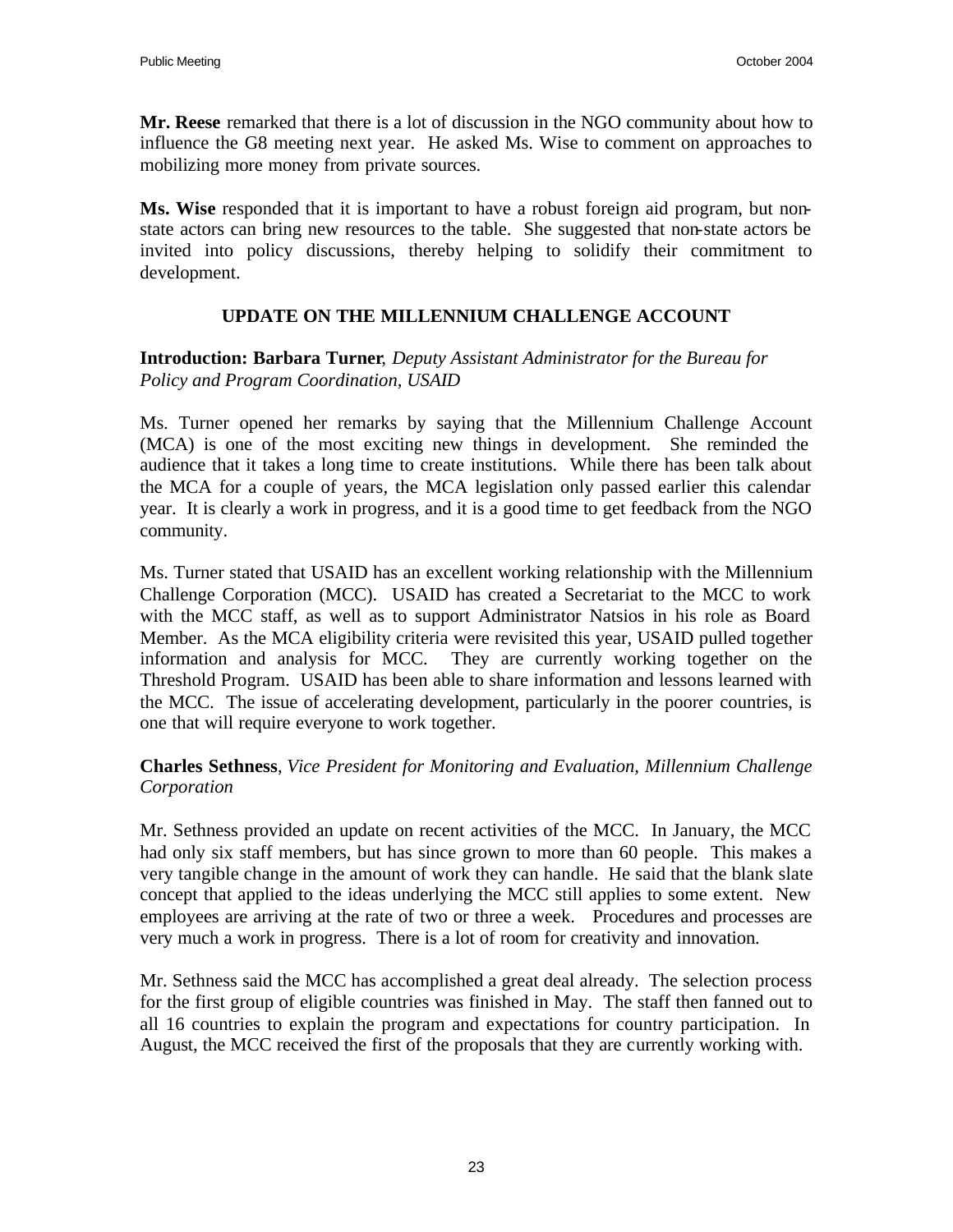During the introductory country visits MCC staff tried to make it very clear that they were interested in this being an iterative process. The MCC wanted to hear from them as early as possible about their priorities based on a broad consultation with all segments of their society. This iterative process continues after the initial proposal is submitted. The MCC received 13 responses, ranging from very rough drafts of ideas to some fairly well polished proposals. Those 13 responding countries have requested approximately \$4.2 billion of funding.

Mr. Sethness explained that after the proposals are received, the MCC begins initial due diligence. They have done this in half a dozen countries to date. The MCC consults with the US Congress before the formal negotiations begin. The MCC is continuing with more due diligence to flesh out what the proposals are going to look like as they become compacts or legal agreements.

Mr. Sethness said that the proposed programs are very complex, perhaps too complex in most cases. He remarked that the proposals are characterized by having too many pieces across too many sectors, and some of the pieces are too small. He reminded the audience that there must be economies of scale considering that the MCC will operate with no more than 200 full-time staff. Most of the proposed programs have a focus on the rural poor, increasing agricultural productivity and rural incomes.

Mr. Sethness commented on the effective coordination mechanisms already in place. The MCC has developed good relations with USAID staff in Washington, DC and in the field. The MCC is also cooperating with the Department of Agriculture, Army Corps of Engineers, Department of Treasury, Department of Transportation, and others. He said that it has been nice to see how many people are interested in seeing the MCC be a success. There has also been a great deal of energy put into developing strong relationships with other donors and international organizations.

Mr. Sethness said that the country selection for 2005 will take place at the Board of Directors meeting on November 8. There will also be a public meeting to discuss the country selection.

The MCC has gone to Congress to consult on proposals for Honduras and Madagascar. He remarked that this is a new process for everyone and there are a lot of good, tough questions being asked. The main concerns are around financial stewardship, the beneficiaries, impact on beneficiaries, environmental sustainability, and the impact on US jobs.

Review of the preliminary proposals has focused on four areas:

- 1. Poverty reduction through economic growth
- 2. The consultative process
- 3. Environmental sustainability
- 4. Measurable impact on economic growth towards poverty reduction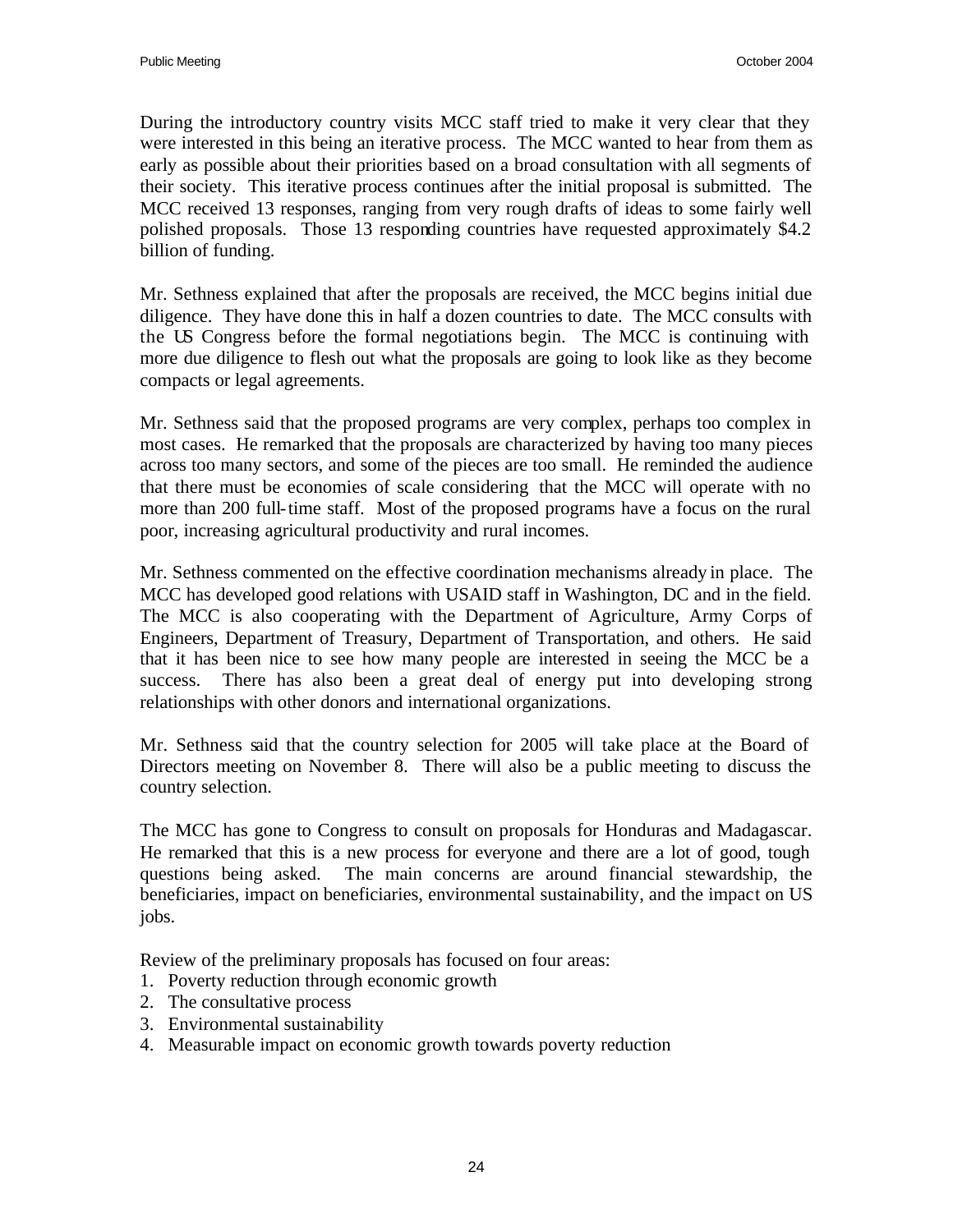Mr. Sethness said that the MCC is working on large, complex transactions in an iterative, Socratic approach. They are insisting on developing a quality product while enhancing country capacity. He commented that it is proving to be a slow process.

Mr. Sethness expects that a few more proposals will go forward for consultation with Congress in the near future. He said there is no guarantee that any particular proposal will receive funding. Funding decisions will be made based on the likelihood of the desired impact and the strength of the proposed implementation plan. Mr. Sethness remarked that the first compact might be signed in the December to February time frame.

#### **Clay Lowery**, *Vice President for Market and Sectoral Assessment, Millennium Challenge Corporation*

Mr. Lowery remarked that the three big issues for the MCC at this time are the FY05 country selection, the Threshold Program, and the progress on the FY04 program. He said that there have been some changes in the indicators for the FY05 selection process. The current data is on the MCC website. They are still trying to get updated data on the "Investing in People" category. The Board of Directors will make the FY05 selections in early November.

Mr. Lowery discussed the changes in the candidate countries. The MCC reported to Congress that there were 83 countries that fell under the per capita income written in the statute. Of those, 70 countries were eligible for foreign assistance. Since that time there have been changes in the status of five countries. The Department of State removed Guinea-Bissau from the sanctions list, making them a candidate country. Two countries that were on the list, Equatorial Guinea and Tuvalu, are no longer eligible because their per capita income is higher than we originally thought, putting them above the limit allowed by law. Iraq is not a candidate country because it lacks a specific type of bilateral agreement. Finally, North Korea fell below the per capita income line, but will not be considered since they are now on the sanctions list.

The MCC is working very closely with USAID on the Threshold Program. The MCC is an incentive-based approach to development. It is designed to provide countries with incentives to make better policies to catalyze economic growth and reduce poverty. Mr. Lowery noted that the "challenge" part of the MCC is making the cut. The Threshold Program is a way to accelerate growth and change in those countries that are just below the threshold.

The MCC program is about rewarding countries for sound policies that promote economic growth, good governance, and good social policies. The reward is the opportunity to work with the MCC as a partner to help increase economic growth and reduce poverty. Mr. Lowery said that the Threshold Program is different. These countries were close, but they have deficiencies. The purpose is to target reforms in policy areas that will help them improve their scores on the threshold indicators. He added that there is no guarantee that a participant in the Threshold Program will eventually become an MCC country.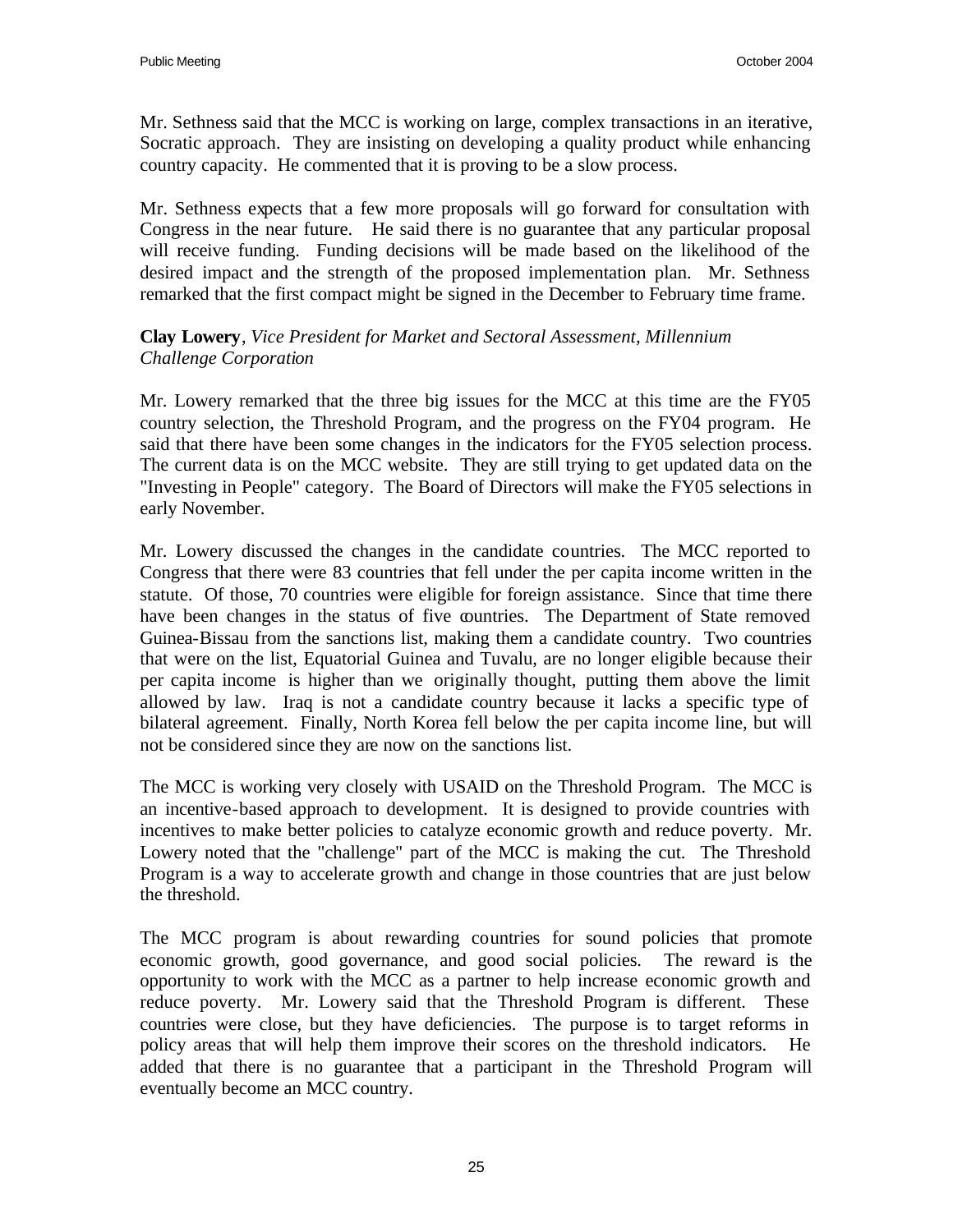Mr. Lowery commented on the FY04 program. He said that the MCC is looking broadly at all the proposals as they come through the door. The MCC is required to consult with the US Congress fifteen days prior to final negotiations. The proposals from Honduras and Madagascar were deemed coherent enough to be presented to Congress.

The Honduras proposal focuses on rural poverty. There are two main objectives:

- 1. To increase agricultural productivity
- 2. To facilitate the transport of goods from the rural areas to the markets

Mr. Lowery said that the Honduras proposal stems from their Poverty Reduction Strategy Papers (PRSP) process. He remarked that there is still a lot of work to be done, including due diligence on the engineering studies, environmental impact assessments, intended beneficiaries, and fiscal accountability.

The Madagascar proposal is quite different, but it also focuses on reducing poverty for the rural poor. The proposal is aimed at shifting activity from a subsistence orientation to a more market driven orientation. It includes assistance on policy reform areas, as well as implementation systems and processes.

The Madagascar proposal focuses on three areas:

- land tenure
- $\blacksquare$  the financial sector
- $\blacksquare$  investment opportunities, particularly in agriculture

Mr. Lowery expects that the MCC will start formal negotiations with Honduras and Madagascar very soon.

Mr. Lowery remarked that the MCC had \$1 billion in FY04. The President requested \$2.5 billion in FY05. However, proposed Congressional levels are much lower, \$1.5 billion in the House of Representatives and \$1.12 billion in the Senate. Mr. Lowery said that if the program ends up at those levels it would definitely impact programs. The lower budget level would mean a choice between fewer participating countries or smaller programs in each country.

He commented that Congress wants the MCC to fully fund the programs up front. That would avoid appropriation risks and aid in planning. He added that when the Board of Directors meets they will have to re-endorse the current countries, so that either FY04 or FY05 monies can be used.

# **QUESTIONS AND ANSWERS**

**Larry Diamond**, ACVFA Member, asked the panel to comment on due diligence with respect to corruption control and how the MCC can leverage improvement in this area.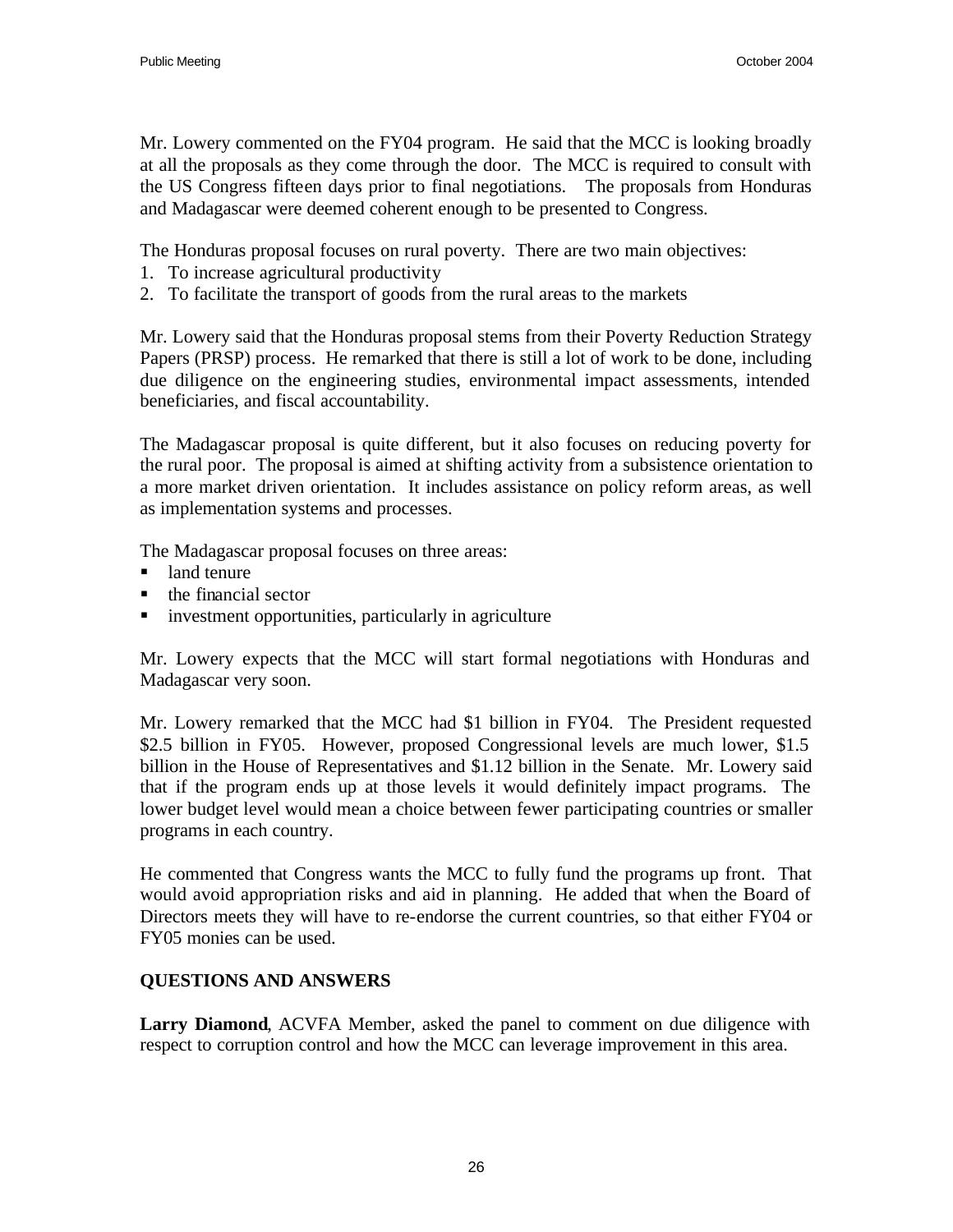**Mr. Lowery** answered that the median is around the  $25<sup>th</sup>$  percentile on the corruption indicator. Corruption was included as an indicator to try to hit on this issue. He said that the MCC will try to build capacity in financial systems.

**Mr. Sethness** added that any success along the way in terms of bumping up resistance to corruption moves the median. They hope that "the rising tide floats all boats phenomenon" will apply.

**Ms. Turner** commented that the majority of countries that failed to make it into the MCA failed on governance, and primarily on corruption. She said that corruption will be a focus of the Threshold Program.

**Ted Weihe,** ACVFA Member, commented on the expertise available in the ACVFA and their interest in working with the MCC. He asked about a specific role for the ACVFA.

**Mr. Sethness** responded that the MCC is putting a great emphasis on country ownership and suggested that the only way to have this dialogue would be country by country. He said that he would contact Mr. Weihe about how the ACVFA could be of assistance in particular countries.

**Mary McClymont**, ACVFA Member, reiterated that the ACVFA and other NGOs are ready to assist in the consultative process. She said it might be possible in the process of helping to build civil society to provide technical assistance that would help to facilitate the dialogue. She also asked if there are now clearer perspectives about funding mechanisms and the role of NGOs.

**Mr. Lowery** replied that programs, mechanisms, and implementers will vary from country to country, depending on what makes sense for each country. The MCC will try to make sure that the process is open and competitive. Mr. Lowery does not expect that governments will be doing much of the implementation. He noted that Honduras has already identified some areas in which civil society organizations could help out in the implementation.

**Mr. Sethness** added that there should be opportunities for NGOs in the monitoring of programs.

**Kenneth Wollack**, ACVFA Member, commented on the PRSP process and the tendency for parliaments and legislators to be marginalized or ignored. He asked if the current dialogues include legislators and politicians who ultimately will have to debate the issues and pass laws about program implementation.

**Mr. Lowery** replied that in many cases both the private sector and legislators have been left out of the PRSP process. The MCC has been trying to engage with parliamentarians and legislators. In most of the country visits they made an effort to talk to as many of the opposition figures and parliamentarians as possible.